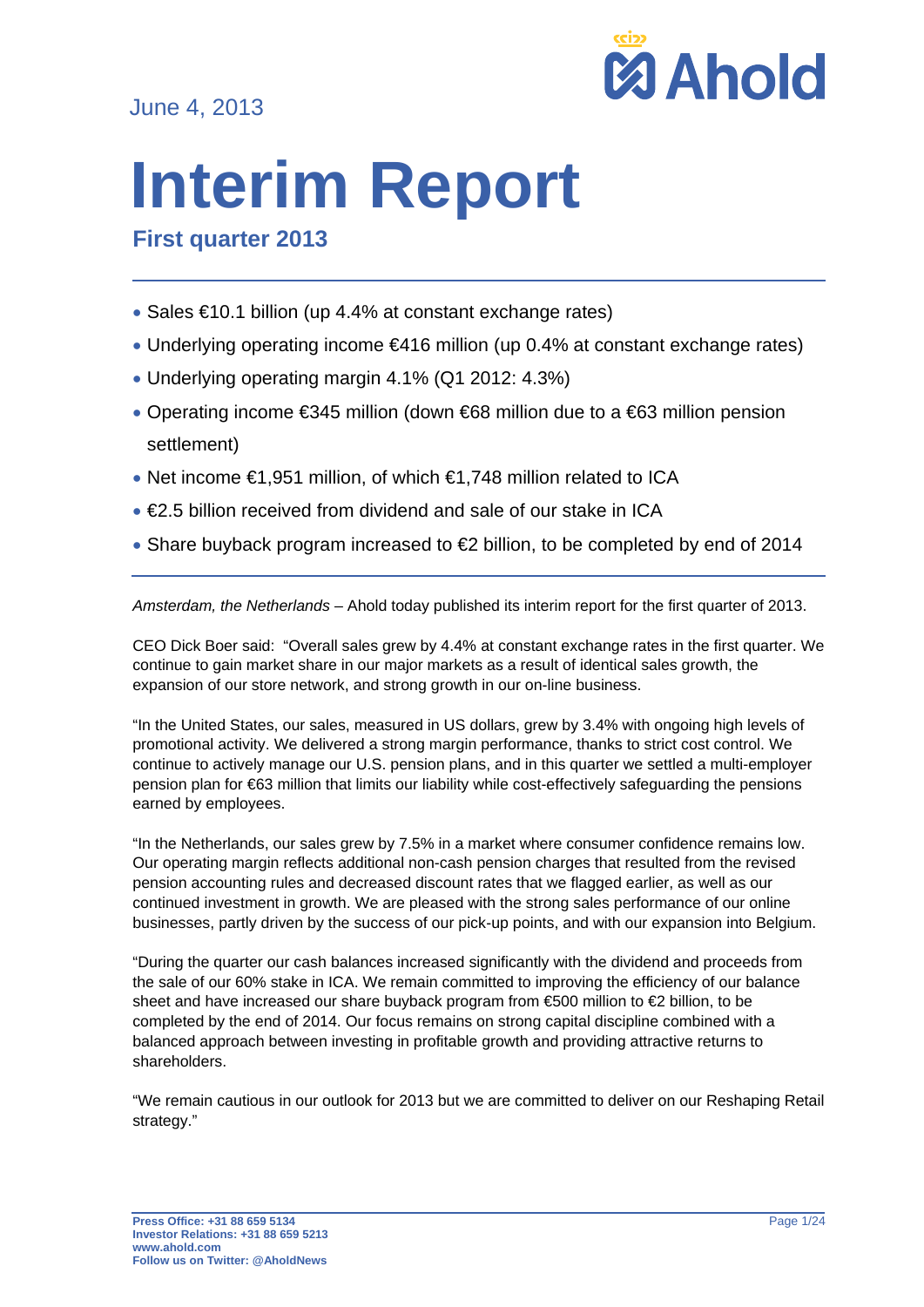# **Group performance**

|                                             |         |                 |                          | % change |
|---------------------------------------------|---------|-----------------|--------------------------|----------|
|                                             | Q1 2013 | Q1 2012         | $\frac{1}{2}$            | constant |
| $(\epsilon$ million, except per share data) |         | (restated) $^1$ | change                   | rates    |
| Net sales                                   | 10,117  | 9.716           | 4.1%                     | 4.4%     |
| Underlying operating income                 | 416     | 416             | $\overline{\phantom{a}}$ | 0.4%     |
| Operating income                            | 345     | 413             | $(16.5)\%$               | (16.3)%  |
| Income from continuing operations           | 208     | 257             | $(19.1)\%$               | (18.9)%  |
| Net income                                  | 1,951   | 285             | 584.6%                   | 583.8%   |
| Basic earnings per share                    | 1.88    | 0.27            | 596.3%                   | 587.2%   |

*1 As explained further under Note 2 to the enclosed summary financial statements, the prior year's results have been restated to reflect certain changes in presentation, the classification of the Company's investment in ICA as a discontinued operation, and the amendments resulting from the retrospective application of IAS 19 revised "Employee Benefits."* 

We continue to make progress on our Reshaping Retail strategy at Ahold, which involves taking advantage of rapid changes in consumer behavior, shopping trends and the retail landscape. We remain focused on improving our competitive position through cost reductions and the overall simplification of our processes. In the first quarter of 2013:

- We remain on target to deliver our €600 million cost reduction program, to be completed in 2014.
- We sold our 60% stake in ICA to our joint venture partner, Hakon Invest.
- Albert Heijn converted three more of the supermarkets acquired in 2012 from Jumbo to our store network in the Netherlands, bringing the total to 18 stores.
- Albert Heijn continued expanding in Belgium bringing the total number of stores today to 15.
- Our online retail operations in the United States and the Netherlands achieved strong sales growth. Peapod and albert.nl opened another six pick-up points and albert.nl expanded its geographical reach to the southern part of the Netherlands and now serves 67% of the country.

Two significant initiatives that occurred in Q1 were:

- We purchased €61 million of shares under our share buyback program, which increases to €2 billion; and
- We were able to reduce our exposure to U.S. multi-employer pension plans through negotiations with the New England Teamsters and Trucking Industry Pension Fund.

# **First quarter 2013 (compared to first quarter 2012)**

Net sales were €10.1 billion, up 4.1%. At constant exchange rates, net sales increased by 4.4%. We achieved solid sales growth in the United States and the Netherlands. During the quarter, Ahold USA achieved 3.4% sales growth, measured in US dollars, and the Netherlands achieved 7.5% growth, of which 3.1% was from the inclusion of bol.com. Sales in Other Europe (Czech Republic and Slovakia combined) decreased 2.9% at constant exchange rates. We gained market share in the Czech Republic in a challenging environment.

Underlying operating income was €416 million, unchanged from 2012 and up 0.4% at constant exchange rates. Underlying operating margin was 4.1% compared to 4.3% last year.

Operating income was €345 million, down 16.5% and 16.3% at actual and constant exchange rates, respectively. This included a €63 million (\$82 million) pre-tax charge at Ahold USA related to a multiemployer pension plan settlement with the New England Teamsters and Trucking Industry Pension Fund. Under the settlement agreement Stop & Shop will withdraw and settle its liability under the original pension plan pool without reducing benefits and will re-enter the pension plan and will only be responsible for the pension benefits of their own employees in the new pool.

Income from continuing operations was €208 million; €49 million lower than last year. This was driven by the multi-employer plan settlement charge and higher net financial expenses of €30 million,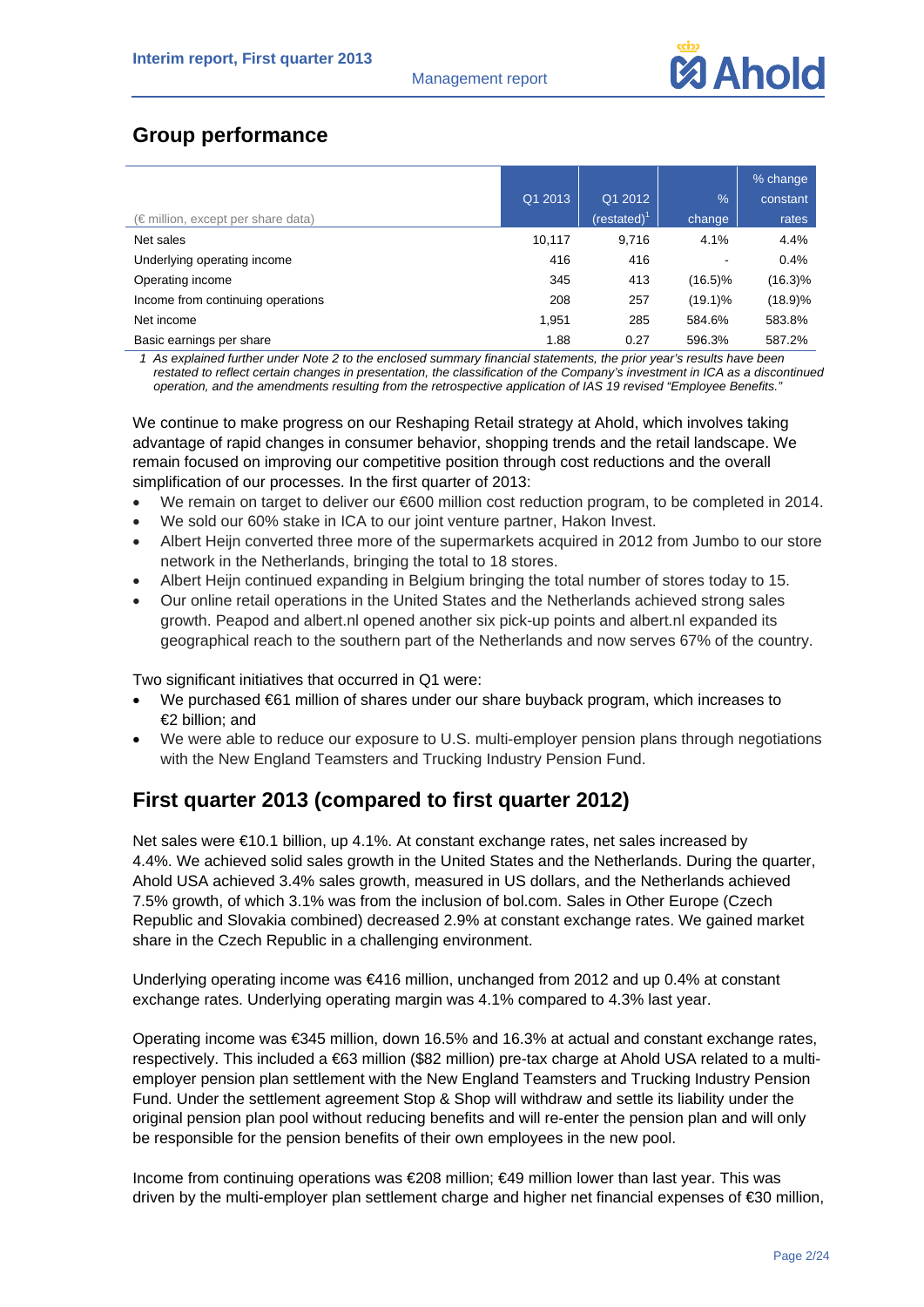

partially offset by lower income taxes of €50 million. The increase in financial expenses includes €14 million of increased interest charges from our defined benefit pension plans and a one-time €11 million adjustment to a financial liability. Income per share from continuing operations was €0.20 versus €0.25 last year.

Net income was €1,951 million, up €1,666 million. Contributing to this increase was a result from discontinued operations of €1,743 million, of which €1,748 million related to ICA.

Free cash flow was €182 million. This is a decrease of €109 million compared to last year primarily due to the timing of rent payments, an increase in investments in fixed assets of €36 million, and a €31 million payment for the final settlement of the U.S. Frozen Pension Plan.

Cash and cash equivalents increased by  $\epsilon$ 2,284 million to  $\epsilon$ 4,170 million, due to the receipt of proceeds related to both the sale of and a dividend received from ICA, totaling  $\epsilon$ 2,519 million.

Net debt decreased by €2,567 million from Q4 2012 to become negative net debt of €1,207 million.

# **Performance by segment (compared to first quarter 2012)**

# **Ahold USA**

Net sales were \$8.1 billion, up 3.4% due to solid identical growth and benefiting from the inclusion of 15 former Genuardi stores acquired last year. Identical sales growth of 1.8% (1.9% excluding gasoline) was driven by more effective promotions and the strong performance in our Stop & Shop divisions during adverse weather events. The move to selling more generic drugs had a negative effect on sales growth, however this was offset by the positive effect from the timing of New Year's Eve sales. Ahold USA gained market share in all four divisions. Underlying operating margin was 4.1% compared to 4.2% last year.

## **The Netherlands**

Net sales increased 7.5% to €3.5 billion. Excluding the sales of bol.com, which was acquired in Q2 2012, sales growth remained strong at 4.4%. Identical sales growth was 1.8%. Contributing to the overall sales growth were the addition of 18 former C1000/Jumbo stores to Albert Heijn and further expansion into Belgium (where we operated 12 Albert Heijn supermarkets at quarter-end versus three at the end of Q1 last year). Identical sales were driven by inflation and promotions. The combination of new stores and identical sales growth led to a substantial increase of Albert Heijn's market share. During the quarter albert.nl increased sales through additional marketing, expansion into the southern part of the Netherlands (to now service 67% of the country) and the opening of new pick-up points. Underlying operating margin was 5.3% (5.5% excluding bol.com), compared to 5.7% in the same quarter last year. The decline reflects higher pension costs as a consequence of lower discount rates.

## **Other Europe (Czech Republic and Slovakia)**

Net sales decreased 5.1% to €482 million. At constant exchange rates, net sales decreased 2.9%. Identical sales decreased 2.8% (1.2% excluding gasoline) primarily in Slovakia. In the Czech Republic economic conditions continued to be challenging due to an additional VAT increase, increased unemployment and strong competition. Despite these challenges, our Czech operations gained market share and improved operating profit compared to last year. Underlying operating margin in Other Europe was 1.0% compared to 0.8% last year.

## **Corporate Center**

Costs for the Corporate Center were €20 million for the quarter, down €2 million; underlying Corporate Center costs were €22 million. Excluding the effect of the Company's insurance activities, underlying Corporate Center costs were €23 million, a decrease of €2 million over last year.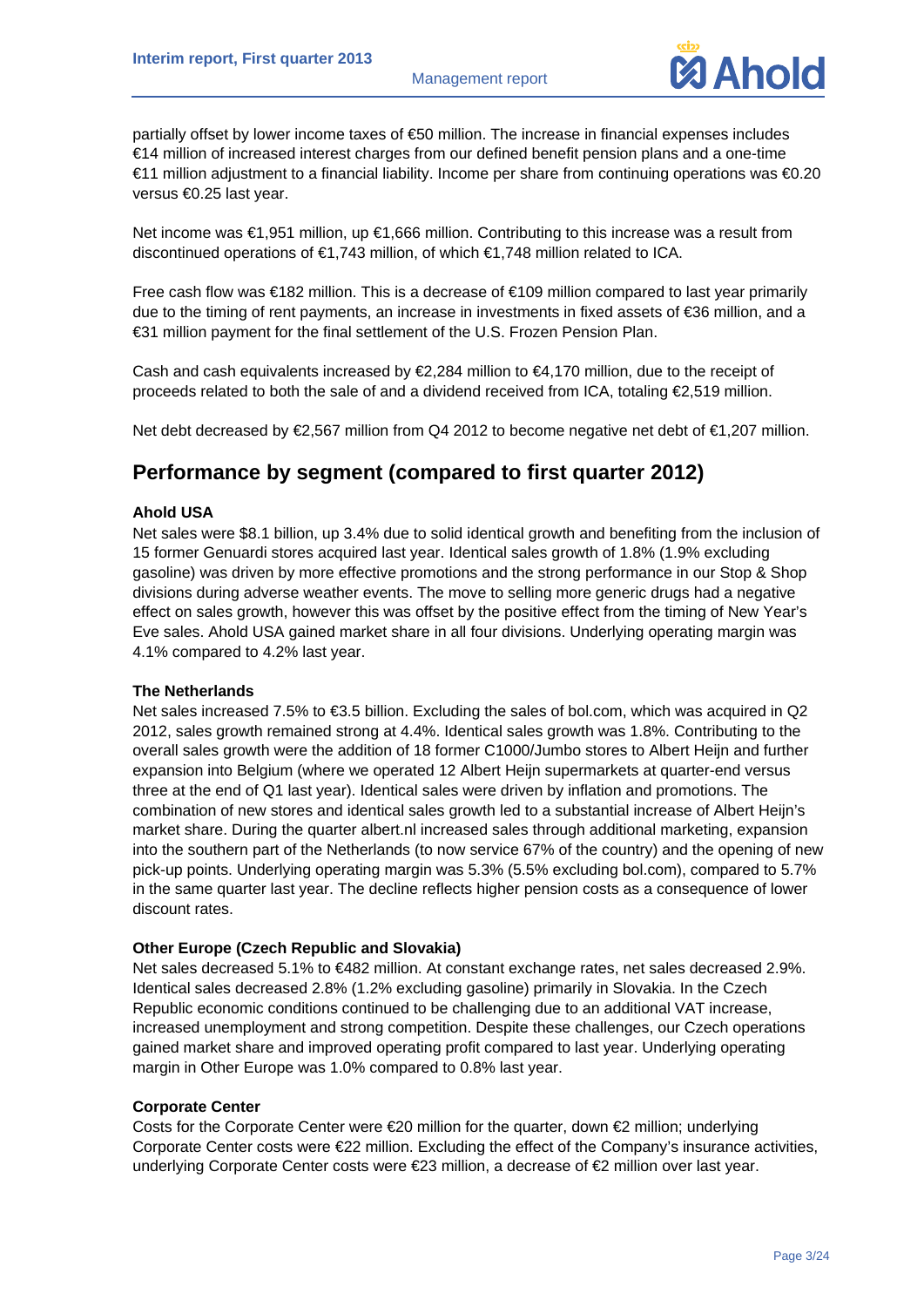# **Other financial and operating information**

# **Identical / comparable sales growth (% year-over-year)<sup>1</sup>**

|                 | Q1 2013<br>Identical | Q1 2013<br>Identical<br>excluding<br>gasoline | Q1 2013<br>Comparable |
|-----------------|----------------------|-----------------------------------------------|-----------------------|
| Ahold USA       | 1.8%                 | 1.9%                                          | 2.0%                  |
| The Netherlands | 1.8%                 | 1.8%                                          |                       |
| Other Europe    | $(2.8)\%$            | $(1.2)\%$                                     |                       |

*1. For the definition of identical and comparable sales see section "Other information" – "Use of non-GAAP financial measures."* 

# **Underlying operating income<sup>1</sup>**

|                                                          | Q1 2013 | Q1 2012<br>$(\text{restated})^2$ | $\frac{9}{6}$<br>change |
|----------------------------------------------------------|---------|----------------------------------|-------------------------|
| \$ million                                               |         |                                  |                         |
| Ahold USA                                                | 328     | 328                              | ٠                       |
| Average U.S. dollar exchange rate (euro per U.S. dollar) | 0.7598  | 0.7621                           | (0.3)%                  |
|                                                          |         |                                  |                         |
| $\epsilon$ million                                       |         |                                  |                         |
| Ahold USA                                                | 247     | 250                              | $(1.2)\%$               |
| The Netherlands                                          | 186     | 186                              |                         |
| Other Europe                                             | 5       | 4                                | 25.0%                   |
|                                                          |         |                                  |                         |
| Corporate Center                                         | (22)    | (24)                             | 8.3%                    |
| <b>Ahold Group</b>                                       | 416     | 416                              | $\blacksquare$          |

*1. For the definition of underlying operating income see section "Other information" – "Use of non-GAAP financial measures."* 

*2. See Note 2 for a further explanation of the restatements.* 

# **Underlying operating margin**

Underlying operating margin is defined as underlying operating income as a percentage of net sales.

|                    | Q1 2013 | Q1 2012<br>(rested) <sup>1</sup> |
|--------------------|---------|----------------------------------|
| Ahold USA          | 4.1%    | 4.2%                             |
| The Netherlands    | 5.3%    | 5.7%                             |
| Other Europe       | 1.0%    | 0.8%                             |
| <b>Ahold Group</b> | 4.1%    | 4.3%                             |

*1. See Note 2 for a further explanation of the restatements.* 

# **Store portfolio (including franchise stores)**

|                    | End of<br>2012 | Opened /<br>acquired     | Closed /<br>sold         | End of Q1<br>2013 | End of Q1<br>2012 |
|--------------------|----------------|--------------------------|--------------------------|-------------------|-------------------|
| Ahold USA          | 772            | 3                        | (1)                      | 774               | 759               |
| The Netherlands    | 1,996          | 15                       | (1)                      | 2,010             | 1,945             |
| Other Europe       | 306            | $\overline{\phantom{a}}$ | $\overline{\phantom{a}}$ | 306               | 307               |
| <b>Ahold Group</b> | 3,074          | 18                       | (2)                      | 3,090             | 3,011             |

*1. The number of stores at the end of Q1 2013 includes 1,114 specialty stores (Etos and Gall & Gall) (Q1 2012: 1,087).*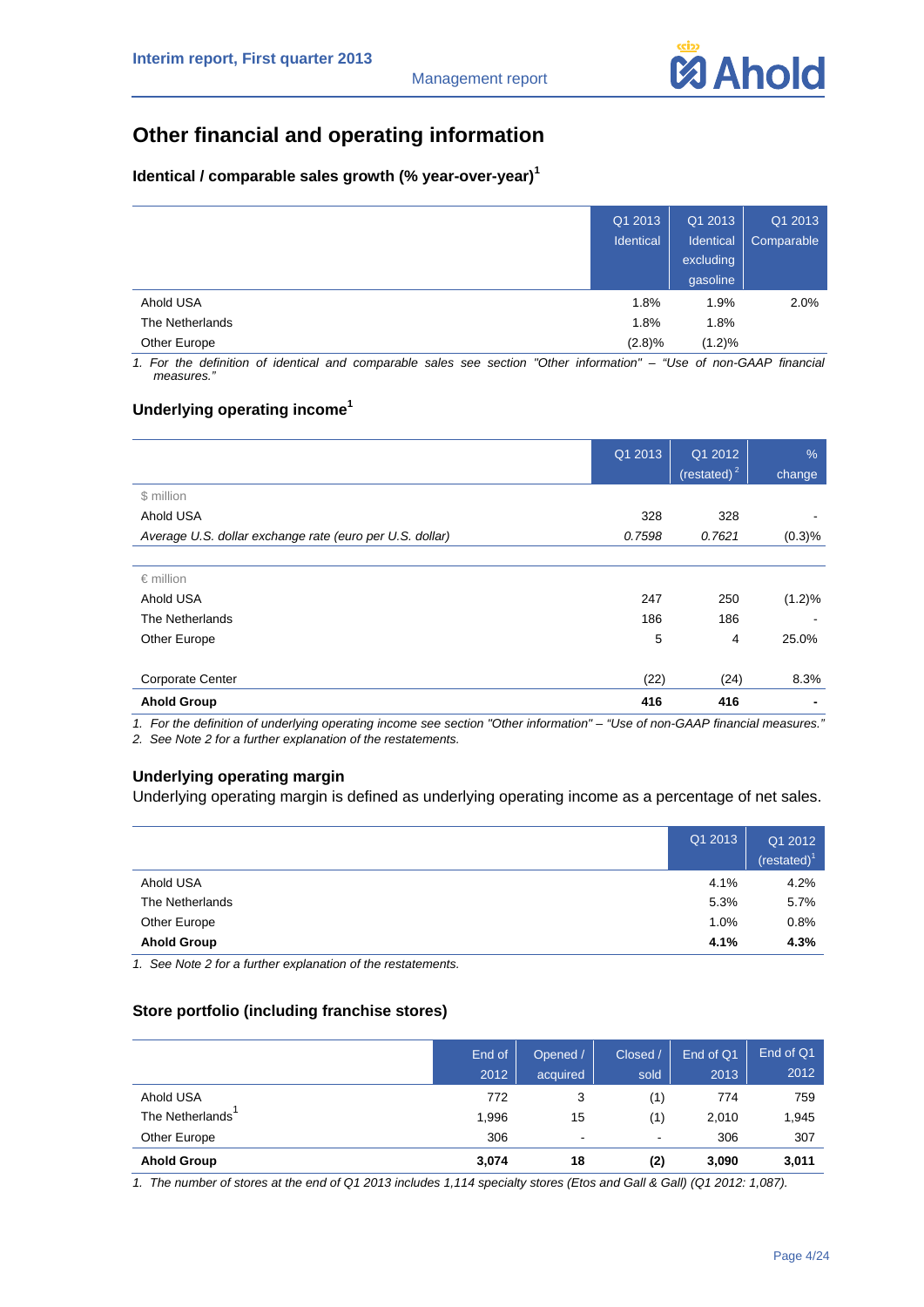

# **EBITDA<sup>1</sup>**

|                                     | Q1 2013 | Q1 2012                 | $\frac{9}{6}$ |
|-------------------------------------|---------|-------------------------|---------------|
| $(\in$ million)                     |         | (restated) <sup>2</sup> | change        |
| Ahold USA                           | 343     | 408                     | (15.9)%       |
| The Netherlands                     | 260     | 253                     | 2.8%          |
| Other Europe                        | 17      | 19                      | $(10.5)\%$    |
|                                     |         |                         |               |
| <b>Corporate Center</b>             | (19)    | (22)                    | 13.6%         |
| <b>EBITDA</b> by segment            | 601     | 658                     | (8.7)%        |
|                                     |         |                         |               |
| Share in income of joint ventures   | 2       | 3                       | $(33.3)\%$    |
| Income from discontinued operations | 1,743   | 28                      | n/m           |
| <b>Total EBITDA</b>                 | 2,346   | 689                     | 240.5%        |

*1. For the definition of EBITDA see section "Other information" – "Use of non-GAAP financial measures."* 

*2. See Note 2 for a further explanation of the restatements.* 

# **Free cash flow<sup>1</sup>**

|                                                       | Q <sub>1</sub> | Q <sub>1</sub> |
|-------------------------------------------------------|----------------|----------------|
| (€ million)                                           | 2013           | 2012           |
| Operating cash flows from continuing operations       | 488            | 560            |
| Purchase of non-current assets                        | (263)          | (227)          |
| Divestments of assets / disposal groups held for sale | 4              | 10             |
| Dividends from joint ventures                         | 1              | 4              |
| Interest received                                     | 2              | 4              |
| Interest paid                                         | (50)           | (60)           |
| Free cash flow                                        | 182            | 291            |

*1. For the definition of free cash flow see section "Other information" – "Use of non-GAAP financial measures."* 

# **Net debt**

|                                                                                           | April 21, | December 30. |
|-------------------------------------------------------------------------------------------|-----------|--------------|
| (€ million)                                                                               | 2013      | 2012         |
| Loans                                                                                     | 1,377     | 1,431        |
| Finance lease liabilities                                                                 | 1,179     | 1,179        |
| Cumulative preferred financing shares                                                     | 497       | 497          |
| Non-current portion of long-term debt                                                     | 3,053     | 3,107        |
|                                                                                           |           |              |
| Short-term borrowings and current portion of long-term debt                               | 147       | 139          |
| Gross debt                                                                                | 3,200     | 3,246        |
|                                                                                           |           |              |
| Less: Cash, cash equivalents and short-term deposits and similar instruments <sup>1</sup> | 4.407     | 1,886        |
| Net debt                                                                                  | (1, 207)  | 1,360        |

*1. Book overdrafts, representing the excess of total issued checks over available cash balances within the Group cash concentration structure, are classified in accounts payable and do not form part of net debt. These balances amounted to €117 million and €170 million as of April 21, 2013, and December 30, 2012, respectively.*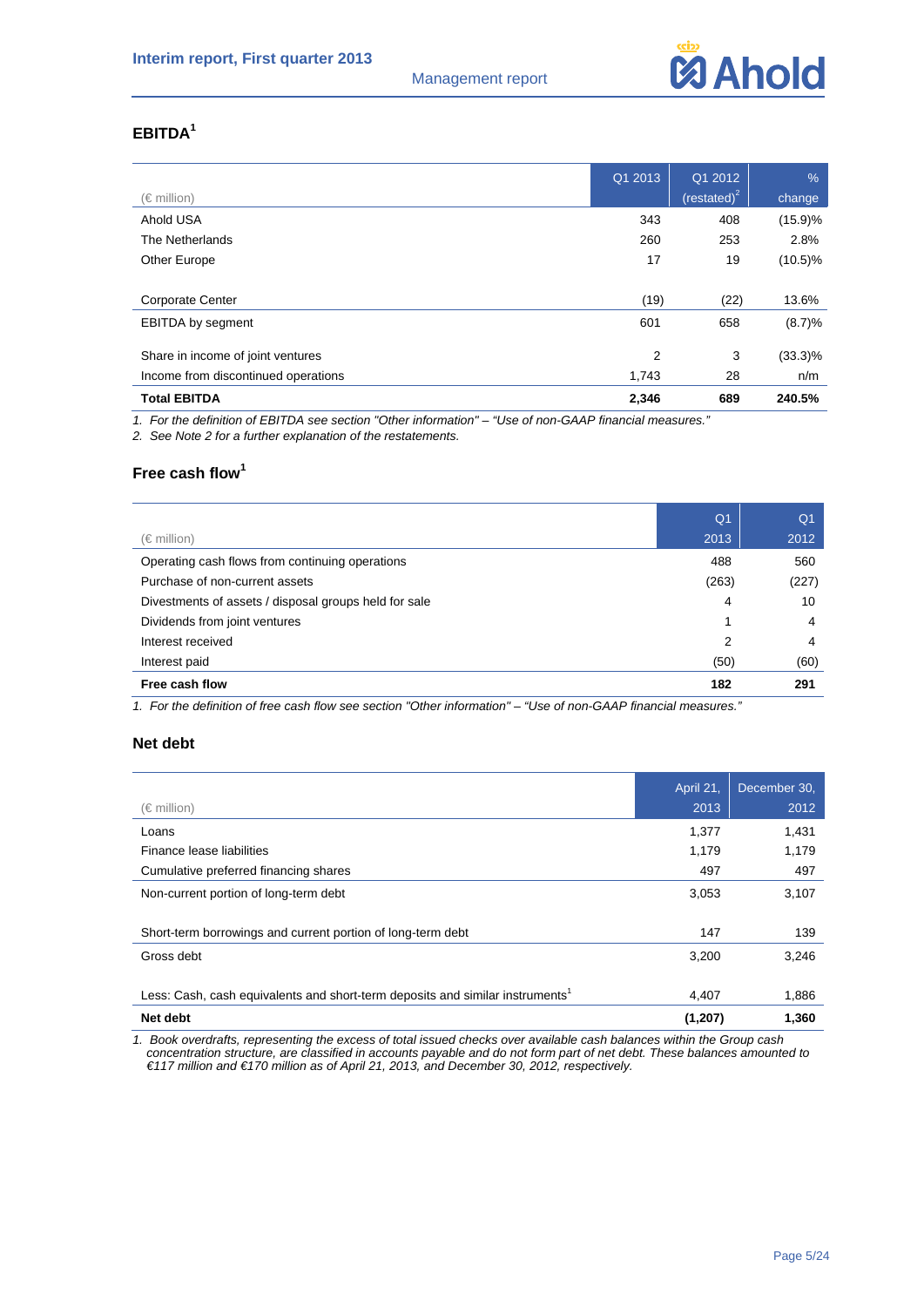

# **Consolidated income statement**

|                                                                                 |             | Q1 2013  | Q1 2012      |
|---------------------------------------------------------------------------------|-------------|----------|--------------|
| (€ million, except per share data)                                              | <b>Note</b> |          | $(rested)^T$ |
| Net sales                                                                       | 4           | 10,117   | 9,716        |
| Cost of sales                                                                   | 5           | (7, 418) | (7, 144)     |
| <b>Gross profit</b>                                                             |             | 2,699    | 2,572        |
|                                                                                 |             |          |              |
| Selling expenses                                                                |             | (1,959)  | (1,871)      |
| General and administrative expenses                                             |             | (395)    | (288)        |
| Total operating expenses                                                        | 5           | (2, 354) | (2, 159)     |
| <b>Operating income</b>                                                         | 4           | 345      | 413          |
|                                                                                 |             |          |              |
| Interest income                                                                 |             | 2        | 3            |
| Interest expense                                                                |             | (70)     | (74)         |
| Interest income (expense) on defined benefit pension plans - net                |             | (8)      | 6            |
| Other financial expense                                                         |             | (19)     |              |
| Net financial expense                                                           |             | (95)     | (65)         |
| Income before income taxes                                                      |             | 250      | 348          |
|                                                                                 |             |          |              |
| Income taxes                                                                    | 6           | (44)     | (94)         |
| Share in income of joint ventures                                               | 7           | 2        | 3            |
| Income from continuing operations                                               |             | 208      | 257          |
| Income from discontinued operations                                             | 8           | 1,743    | 28           |
| Net income attributable to common shareholders                                  |             | 1,951    | 285          |
|                                                                                 |             |          |              |
| Net income per share attributable to common shareholders                        |             |          |              |
| Basic                                                                           |             | 1.88     | 0.27         |
| <b>Diluted</b>                                                                  |             | 1.79     | 0.26         |
| Income from continuing operations per share attributable to common shareholders |             |          |              |
| Basic                                                                           |             | 0.20     | 0.25         |
| Diluted                                                                         |             | 0.20     | 0.24         |
| Weighted average number of common shares outstanding (in millions)              |             |          |              |
| <b>Basic</b>                                                                    |             | 1,040    | 1,045        |
| Diluted                                                                         |             | 1,093    | 1,107        |
| Average U.S. dollar exchange rate (euro per U.S. dollar)                        |             | 0.7598   | 0.7621       |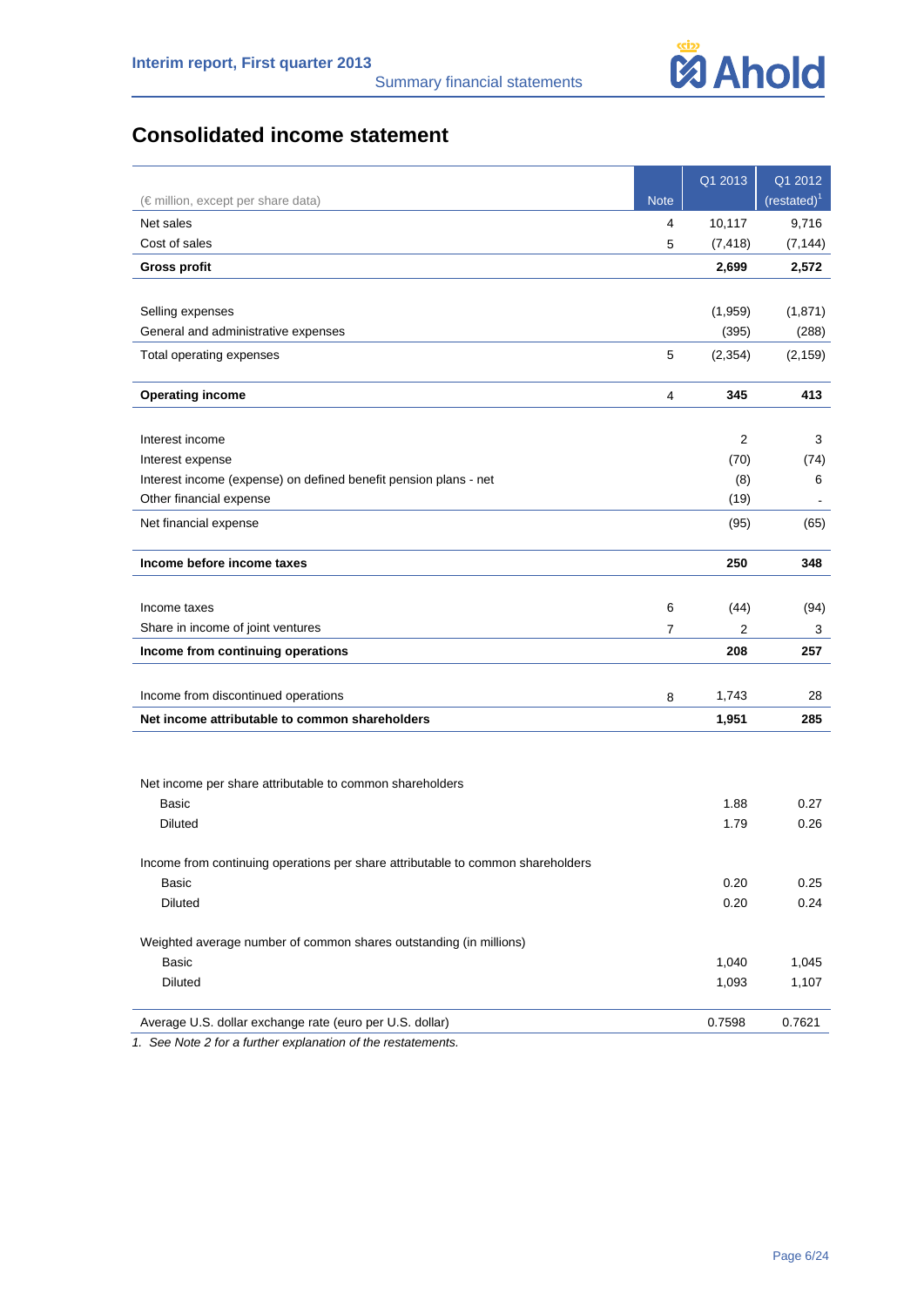

# **Consolidated statement of comprehensive income**

| $(\in$ million)                                                               | <b>Note</b> | Q1 2013 | Q1 2012<br>$(rested)^T$ |
|-------------------------------------------------------------------------------|-------------|---------|-------------------------|
| <b>Net income</b>                                                             |             | 1,951   | 285                     |
|                                                                               |             |         |                         |
| Remeasurements of defined benefit pension plans                               |             |         |                         |
| Remeasurements of defined benefit pension plans before taxes                  | 10          | 320     | (73)                    |
| Income taxes                                                                  |             | (88)    | 25                      |
| Other comprehensive income that will not be reclassified to profit or loss    |             | 232     | (48)                    |
|                                                                               |             |         |                         |
| Currency translation differences in foreign interests:                        |             |         |                         |
| Currency translation differences before taxes                                 |             | 62      | (52)                    |
| Cumulative translation differences from divestments transferred to net income | 8           | (80)    |                         |
| Income taxes                                                                  |             |         |                         |
| Cash flow hedges:                                                             |             |         |                         |
| Fair value gains in the year                                                  |             | (45)    | (37)                    |
| Transfers to net income                                                       |             | 41      | 26                      |
| Income taxes                                                                  |             | 1       | 3                       |
| Other comprehensive income (loss) of joint ventures - net of income taxes     |             |         |                         |
| Share of other comprehensive income (loss)                                    |             | (1)     | 1                       |
| Cumulative other comprehensive loss transferred to net income                 | 8           | 9       |                         |
| Other comprehensive income that may be reclassified to profit or loss         |             | (13)    | (59)                    |
| Total other comprehensive income                                              |             | 219     | (107)                   |
| Total comprehensive income attributable to common shareholders                |             | 2,170   | 178                     |
| 1 See Note 2 for a further explanation of the restatements                    |             |         |                         |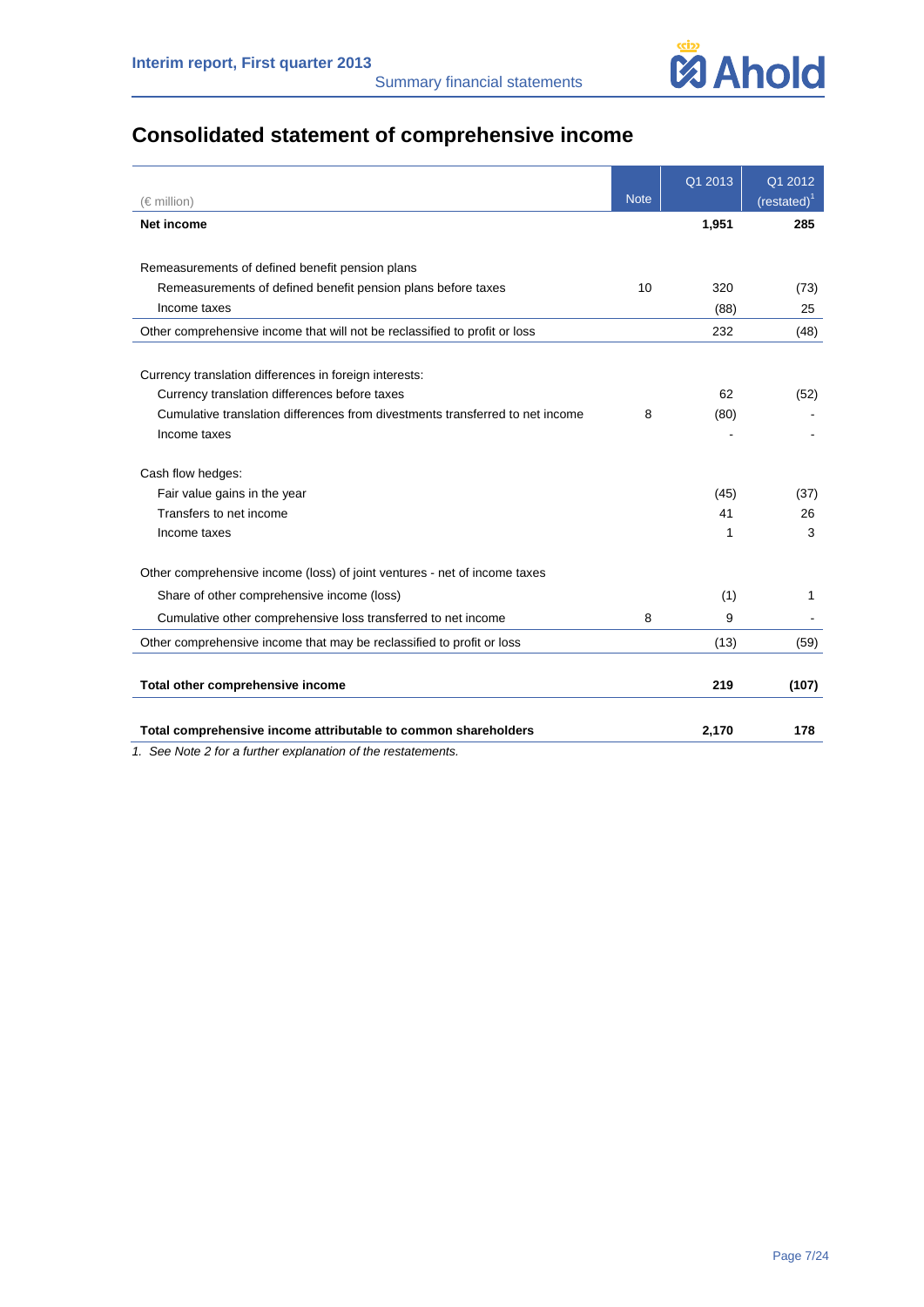

# **Consolidated balance sheet**

|                                                              |             | April 21, | December 30,   |
|--------------------------------------------------------------|-------------|-----------|----------------|
|                                                              |             | 2013      | 2012           |
| $(\in$ million)                                              | <b>Note</b> |           | $(restated)^1$ |
| <b>Assets</b>                                                |             |           |                |
| Property, plant and equipment                                |             | 6,052     | 6,038          |
| Investment property                                          |             | 557       | 565            |
| Intangible assets                                            |             | 1,579     | 1,569          |
| Investments in joint ventures                                |             | 215       | 1,017          |
| Other non-current financial assets                           |             | 406       | 420            |
| Deferred tax assets                                          |             | 490       | 512            |
| Other non-current assets                                     |             | 35        | 35             |
| <b>Total non-current assets</b>                              |             | 9,334     | 10,156         |
|                                                              |             |           |                |
| Assets held for sale                                         |             | 6         |                |
| Inventories                                                  |             | 1,479     | 1,492          |
| Receivables                                                  |             | 728       | 793            |
| Other current financial assets                               |             | 284       | 43             |
| Income taxes receivable                                      |             | 45        | 47             |
| Other current assets                                         |             | 173       | 155            |
| Cash and cash equivalents                                    | 11          | 4,170     | 1,886          |
| <b>Total current assets</b>                                  |             | 6,885     | 4,416          |
| <b>Total assets</b>                                          |             | 16,219    | 14,572         |
| <b>Equity and liabilities</b>                                |             |           |                |
| Equity attributable to common shareholders                   | 9           | 6,817     | 5,146          |
| Loans                                                        |             | 1,377     | 1,431          |
| Other non-current financial liabilities                      |             | 2,047     | 1,930          |
| Pensions and other post-employment benefits                  |             | 289       | 643            |
| Deferred tax liabilities                                     |             | 153       | 98             |
| Provisions                                                   |             | 636       | 646            |
| Other non-current liabilities                                |             | 244       | 251            |
| <b>Total non-current liabilities</b>                         |             | 4,746     | 4,999          |
|                                                              |             |           |                |
| Accounts payable                                             |             | 2,431     | 2,667          |
| Other current financial liabilities                          |             | 747       | 236            |
| Income taxes payable                                         |             | 140       | 134            |
| Provisions                                                   |             | 164       | 256            |
| Other current liabilities                                    |             | 1,174     | 1,134          |
| <b>Total current liabilities</b>                             |             | 4,656     | 4,427          |
| <b>Total equity and liabilities</b>                          |             | 16,219    | 14,572         |
|                                                              |             |           |                |
| Quarter-end U.S. dollar exchange rate (euro per U.S. dollar) |             | 0.7662    | 0.7566         |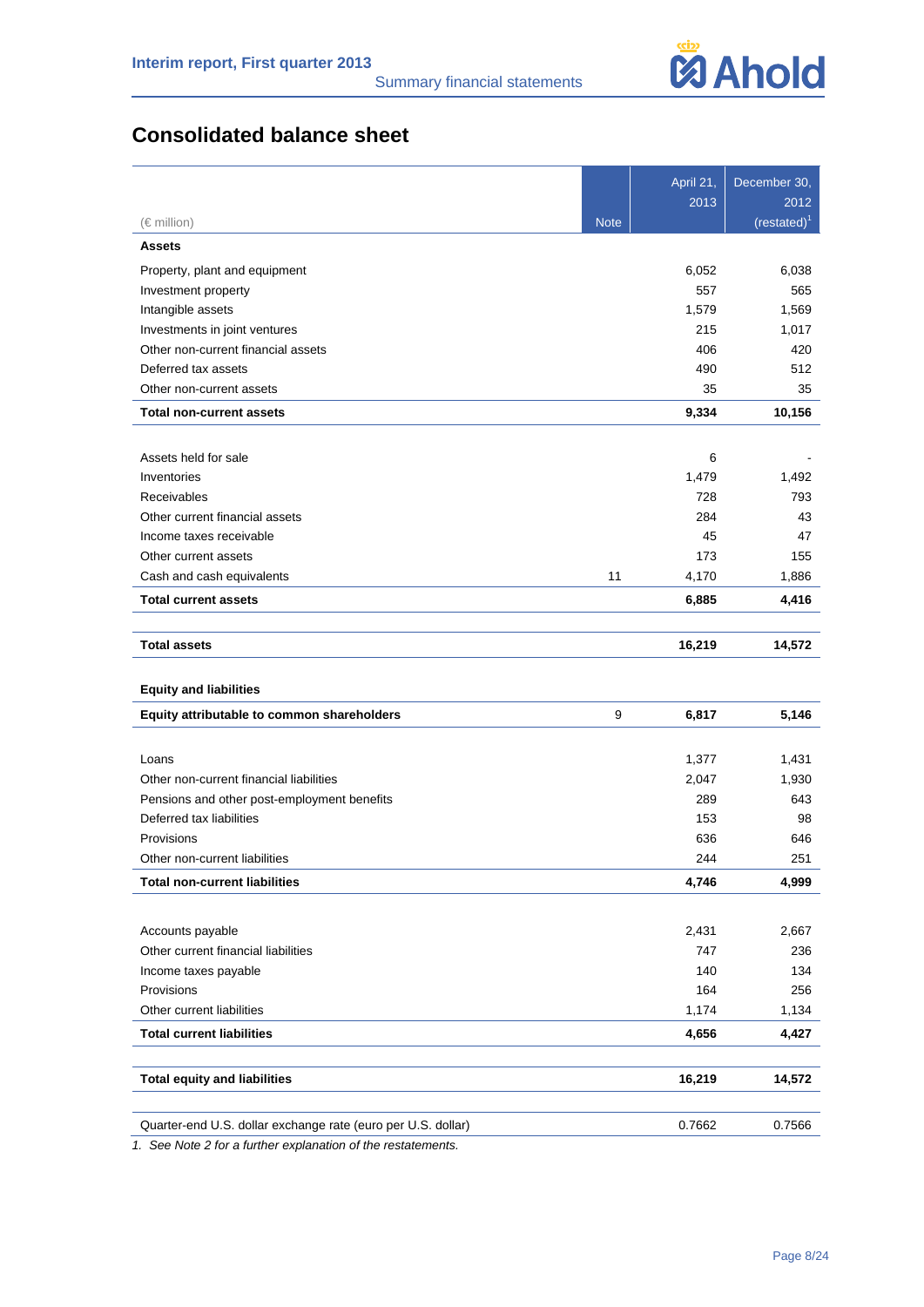

# **Consolidated statement of changes in equity**

|                                                    |                |            |                |         | Other                |              |
|----------------------------------------------------|----------------|------------|----------------|---------|----------------------|--------------|
|                                                    |                |            |                | Cash    | reserves             | Equity       |
|                                                    |                | Additional | Currency       | flow    | including            | attributable |
|                                                    | <b>Share</b>   | paid-in    | translation    | hedging | accumulated          | to common    |
| (€ million)                                        | capital        | capital    | reserve        | reserve | deficit <sup>1</sup> | shareholders |
|                                                    |                |            |                |         |                      |              |
| Balance as of January 1, 2012                      | 330            | 9,094      | (265)          | (93)    | (3, 189)             | 5,877        |
| Adjustments <sup>2</sup>                           | $\blacksquare$ |            | $\blacksquare$ |         | (67)                 | (67)         |
| As restated                                        | 330            | 9,094      | (265)          | (93)    | (3, 256)             | 5,810        |
| <b>Dividends</b>                                   |                |            |                |         | (415)                | (415)        |
| Total comprehensive income (restated) <sup>2</sup> |                |            | (52)           | (8)     | 238                  | 178          |
| Share buyback                                      |                |            |                |         | (277)                | (277)        |
| Share-based payments                               |                |            |                |         | 14                   | 14           |
| Balance as of April 22, 2012 <sup>2</sup>          | 330            | 9,094      | (317)          | (101)   | (3,696)              | 5,310        |
|                                                    |                |            |                |         |                      |              |
| Balance as of December 30, 2012                    |                |            |                |         |                      |              |
| $(restated)^2$                                     | 318            | 8,713      | (295)          | (126)   | (3, 464)             | 5,146        |
| <b>Dividends</b>                                   |                |            |                |         | (457)                | (457)        |
| Total comprehensive income                         |                |            | (18)           | (3)     | 2,191                | 2,170        |
| Share buyback                                      |                |            |                |         | (61)                 | (61)         |
| Share-based payments                               |                |            |                |         | 19                   | 19           |
| Balance as of April 21, 2013                       | 318            | 8,713      | (313)          | (129)   | (1,772)              | 6,817        |

*1. Other reserves include the remeasurements of defined benefit pension plans.*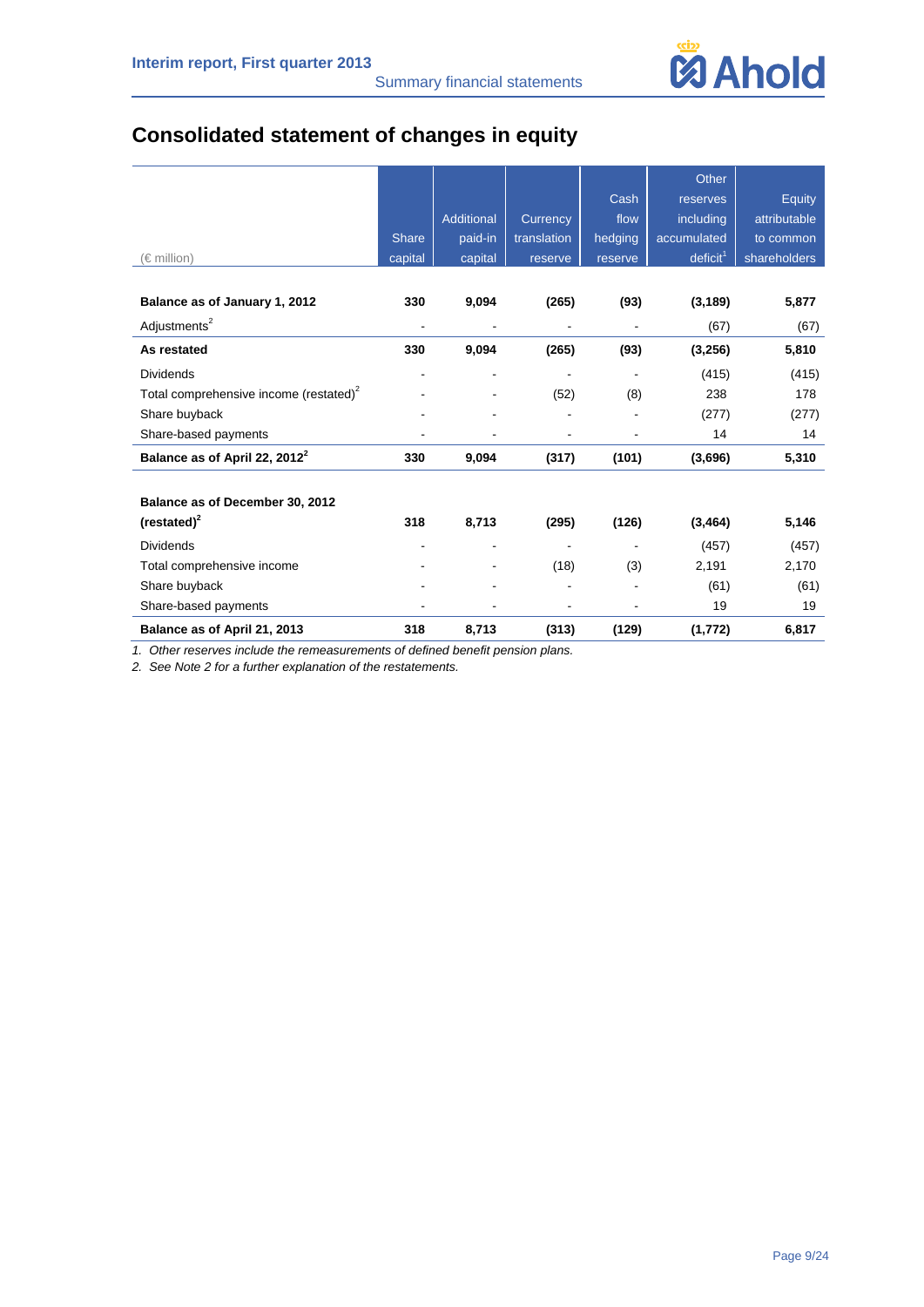

# **Consolidated statement of cash flows**

| (€ million)                                                                 | <b>Note</b> | Q1 2013 | Q1 2012<br>$(restated)^T$ |
|-----------------------------------------------------------------------------|-------------|---------|---------------------------|
| Operating income                                                            |             | 345     | 413                       |
| Adjustments for:                                                            |             |         |                           |
| Depreciation, amortization and impairments                                  | 5           | 274     | 252                       |
| Gains on the sale of assets / disposal groups held for sale                 | 5           | (1)     | (4)                       |
| Share-based compensation expenses                                           |             | 11      | 12                        |
| Operating cash flows before changes in operating assets and liabilities     |             | 629     | 673                       |
| Changes in working capital:                                                 |             |         |                           |
| Changes in inventories                                                      |             | 22      | 7                         |
| Changes in receivables and other current assets                             |             | 56      | 44                        |
| Changes in payables and other current liabilities                           |             | (186)   | (121)                     |
| Changes in non-current assets, other non-current liabilities and provisions |             | 7       | 2                         |
| Cash generated from operations                                              |             | 528     | 605                       |
| Income taxes paid - net                                                     |             | (40)    | (45)                      |
| Operating cash flows from continuing operations                             |             | 488     | 560                       |
| Operating cash flows from discontinued operations                           |             | (3)     | (2)                       |
| Net cash from operating activities                                          |             | 485     | 558                       |
|                                                                             |             |         |                           |
| Purchase of non-current assets                                              |             | (263)   | (227)                     |
| Divestments of assets / disposal groups held for sale                       |             | 4       | 10                        |
| Acquisition of businesses, net of cash acquired                             | 3           | 3       | (15)                      |
| Divestment of businesses, net of cash divested                              | 8           | 2,372   | (3)                       |
| Changes in short-term deposits and similar instruments                      |             | (237)   | 78                        |
| Dividends from joint ventures                                               |             | 1       | 4                         |
| Interest received                                                           |             | 2       | 4                         |
| Other                                                                       |             |         | $\overline{c}$            |
| Investing cash flows from continuing operations                             |             | 1,882   | (147)                     |
| Investing cash flows from discontinued operations                           | 8           | 142     |                           |
| Net cash from investing activities                                          |             | 2,024   | (147)                     |
|                                                                             |             |         |                           |
| Interest paid                                                               |             | (50)    | (60)                      |
| Repayments of loans                                                         |             | (11)    | (416)                     |
| Repayments of finance lease liabilities                                     |             | (22)    | (20)                      |
| Change in short term loans                                                  |             | 3       | 34                        |
| Share buyback                                                               | 9           | (61)    | (277)                     |
| Change in derivatives                                                       |             | (8)     | 122                       |
| Other                                                                       | 11          | (86)    | 3                         |
| Financing cash flows from continuing operations                             |             | (235)   | (614)                     |
| Financing cash flows from discontinued operations                           |             | (1)     | (1)                       |
| Net cash from financing activities                                          |             | (236)   | (615)                     |
| Net cash from operating, investing and financing activities                 | 11          | 2,273   | (204)                     |
|                                                                             |             |         |                           |
| Average U.S. dollar exchange rate (euro per U.S. dollar)                    |             | 0.7598  | 0.7621                    |

*1. See Note 2 for a further explanation of the restatements.* 

For the reconciliation between net cash from operating, investing and financing activities and cash and cash equivalents as presented in the balance sheet, see *Note 11*.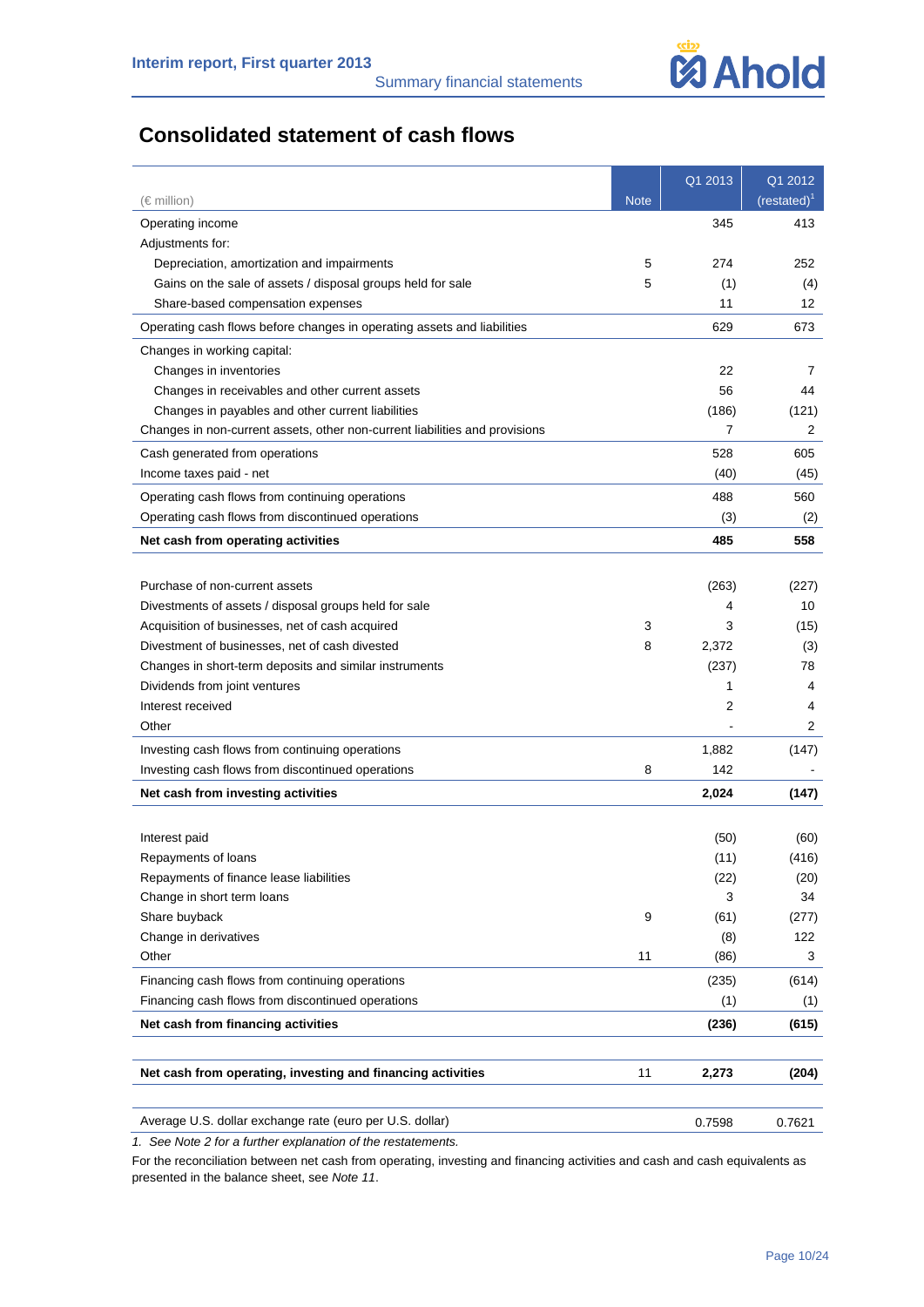

# **Notes to the consolidated summary financial statements**

# **1. The Company and its operations**

The principal activity of Koninklijke Ahold N.V. ("Ahold" or the "Company"), a public limited liability company with its registered seat in Zaandam, the Netherlands, and its head office in Amsterdam, the Netherlands, is the operation of retail food stores in the United States and Europe through subsidiaries and joint ventures.

The information in these condensed consolidated interim financial statements ("financial statements") is unaudited.

# **2. Accounting policies**

## *Basis of preparation*

These financial statements have been prepared in accordance with IAS 34 "Interim Financial Reporting." The accounting policies applied in these financial statements are consistent with those applied in Ahold's 2012 consolidated financial statements, except for the new standards and amendments to existing standards effective for 2013, as described below.

Ahold's reporting calendar is based on 13 periods of four weeks, with 2013 and 2012 each comprising 52 weeks. The first quarters of 2013 and 2012 are each comprised of 16 weeks. The financial year of Ahold's unconsolidated joint venture JMR - Gestão de Empresas de Retalho, SGPS. S.A. ("JMR") corresponds to the calendar year. Any significant transactions and/or events between JMR's quarter-end and Ahold's quarter-end are taken into account in the preparation of Ahold's financial statements.

# *Changes in presentation*

In Q1 2013, Ahold changed the internal presentation of the income statement to a framework that provides a better alignment between expense categories and functions. The change resulted in certain reclassifications within the 2012 income statement and in Q1 2012 decreased cost of sales by €41 million and increased selling expenses and general and administrative expenses by €27 million and €14 million, respectively. Furthermore, the comparative 2012 expenses by nature figures have been changed to conform to the current year presentation.

In Q1 2013, Ahold's investment in ICA met the criteria to be classified as a discontinued operation and, accordingly, €29 million that was previously reported as share of income from joint ventures has been reclassified to income from discontinued operations.

The tables at the end of this note outline the effects on Ahold's comparative 2012 amounts.

## *New and revised IFRSs effective in 2013*

The amendment to IAS 1, "Presentation of Financial Statements," as part of the "Annual Improvements to IFRSs 2009-2011 Cycle," became effective in 2013. These amendments require Ahold to group the items in other comprehensive income on the basis of whether they are potentially able to be subsequently reclassified to profit or loss (reclassification adjustments). The presentation of Ahold's Consolidated statement of comprehensive income has been adjusted to comply with these amendments; however the amendments have no effect on Ahold's financial position or performance.

IAS 19, "Employee Benefits," (as revised June 2011) became effective for the Company as of January 1, 2013. Ahold has applied the revised standard retrospectively and in accordance with the transitional provisions as set out in IAS 19.173 (as revised). These transitional provisions do not have an effect on future periods.

The amendments to IAS 19 change the accounting for defined benefit plans and termination benefits. The most significant changes relate to the accounting for changes in defined benefit obligations and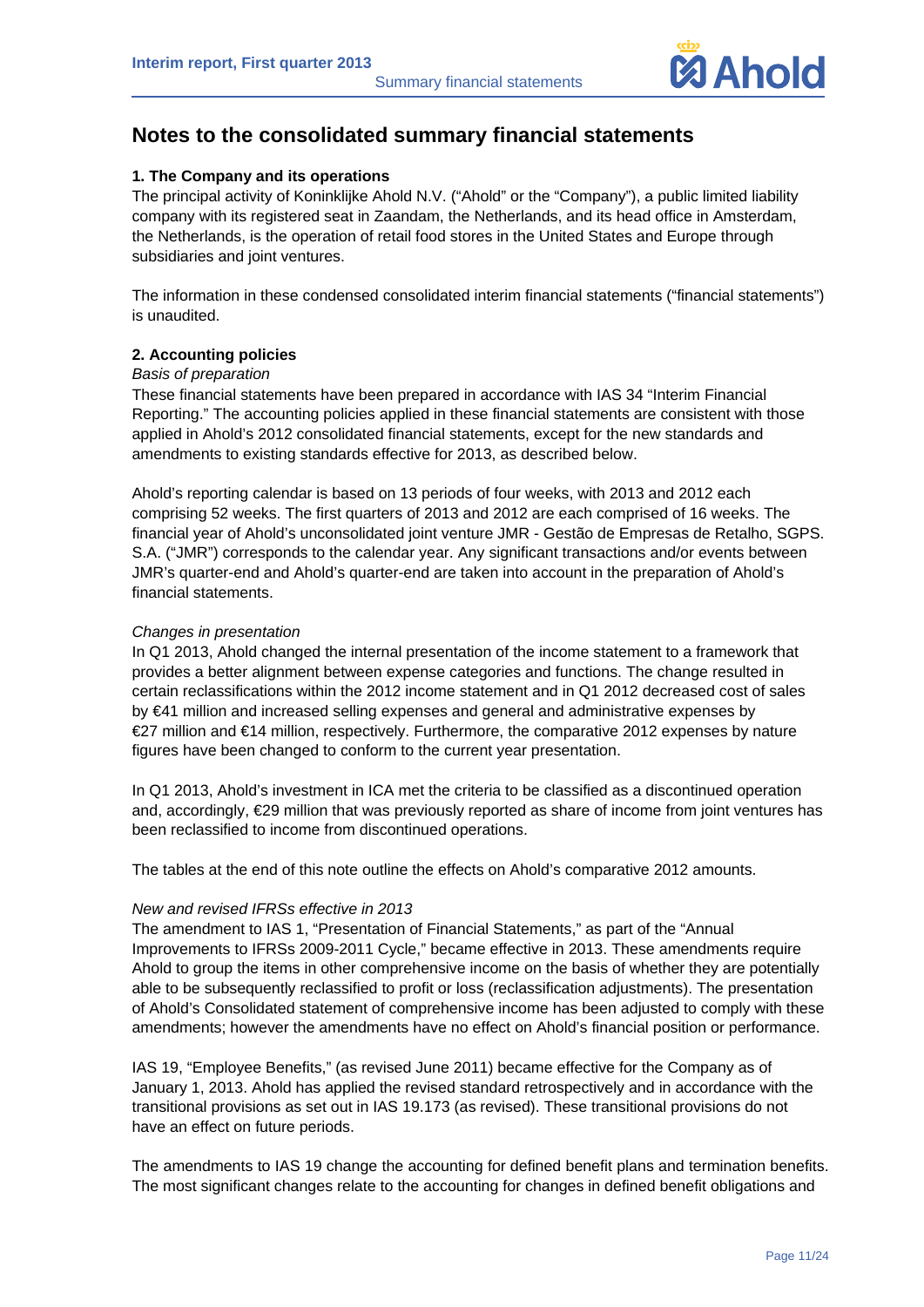Summary financial statements



plan assets. The amendments require the recognition of changes in defined benefit obligations and in fair value of plan assets when they occur, and hence eliminate the "corridor approach" permitted under the previous version of IAS 19, and accelerate the recognition of past service costs. All actuarial gains and losses are recognized immediately through other comprehensive income in order for the net pension asset or liability recognized in the consolidated balance sheet to reflect the full value of the plan deficit or surplus. Furthermore, the interest cost and expected return on plan assets used in the previous version of IAS 19 have been replaced with a "net-interest" amount, which is calculated by applying the discount rate to the net defined liability or asset. IAS 19 (as revised) introduces certain changes in the presentation of the defined benefit cost including more extensive disclosures. In addition to the IAS 19 amendments, Ahold has changed its presentation of the netinterest amount to be within net financial expenses, instead of the previous presentation within operating expenses. The effect of these changes is presented below.

IFRS 13, "Fair value measurement," became effective for the Company as of January 1, 2013. It is applied prospectively. IFRS 13 aims to improve consistency and reduce complexity by providing a precise definition of fair value and a single source of fair value measurement and disclosure requirements for use across all IFRSs. The requirements do not extend the use of fair value accounting but provide guidance on how it should be applied where its use is already required or permitted by other standards within the IFRSs. Upon the adoption of the standard, there has been no change in how the Company measures fair value. As a result, the adoption of IFRS 13 does not have a significant effect on Ahold's financial position or performance. For more information about financial instruments and fair value measurements, see *Note 12*.

In addition, the following new and amended IASB pronouncements have been adopted by Ahold. The initial application of these pronouncements has been assessed and they do not have any significant effect on Ahold's financial position or performance.

- IFRS 10, "Consolidated financial statements" and amendments to IAS 27, "Separate financial statements"
- IFRS 11, "Joint arrangements" and amendments to IAS 28, "Investments in associates and joint ventures"
- IFRS 12, "Disclosures of interests in other entities"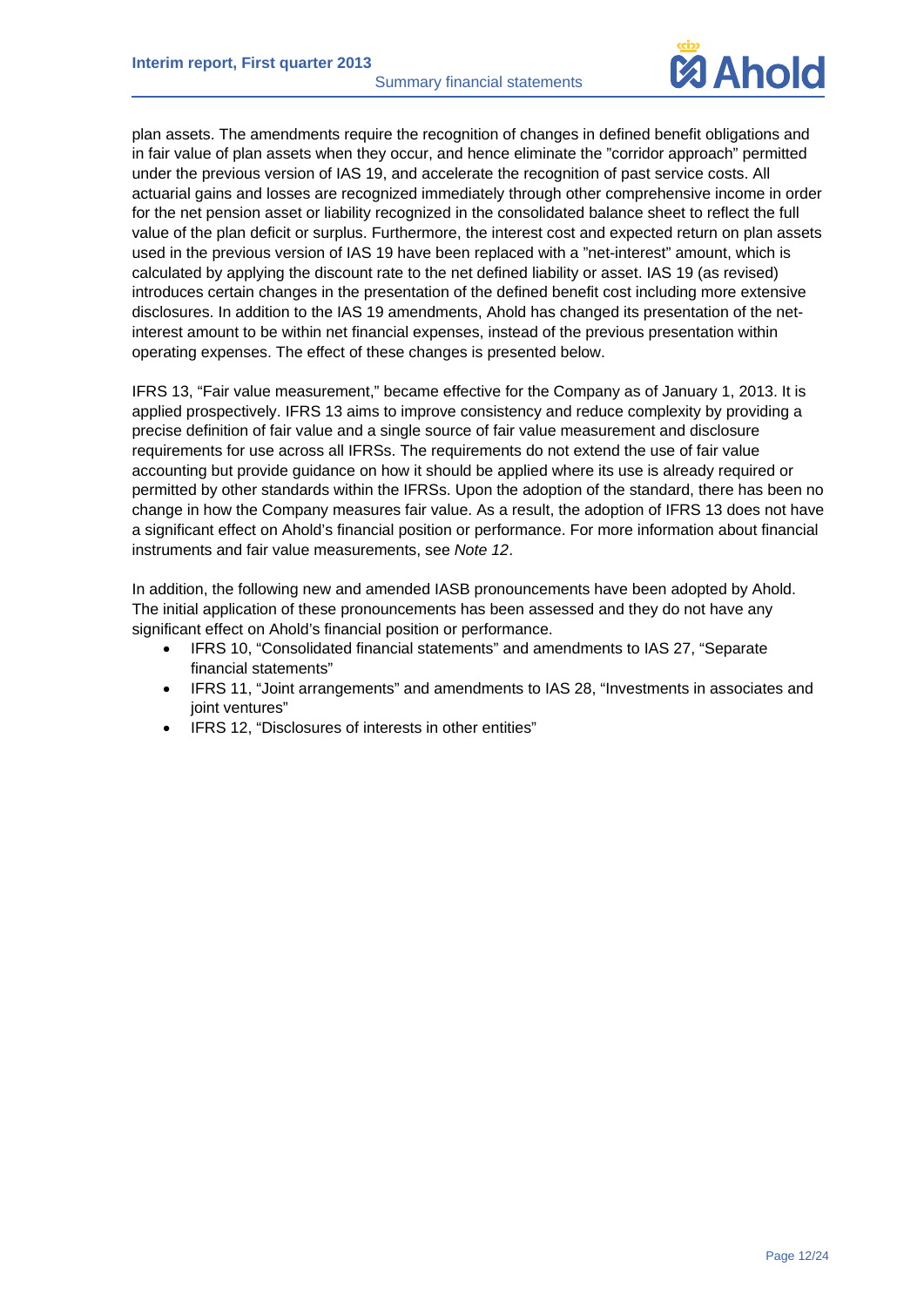

The restatements to Ahold's 2012 comparative amounts for the changes in presentation and adoption of IAS 19 (as revised) are as follows:

|                                                           | Q1 2012     | Changes in     | <b>IAS 19</b>  | Q1 2012     |
|-----------------------------------------------------------|-------------|----------------|----------------|-------------|
| (€ million, except per share data)                        | as reported | presentation   | restatement    | as restated |
| <b>Consolidated income statement line items</b>           |             |                |                |             |
| Net income                                                | 9,716       |                |                | 9,716       |
| Cost of sales                                             | (7, 185)    | 41             |                | (7, 144)    |
| <b>Gross profit</b>                                       | 2,531       | 41             |                | 2,572       |
| Selling expenses                                          | (1,839)     | (27)           | (5)            | (1,871)     |
| General and administrative expenses                       | (276)       | (14)           | 2              | (288)       |
| <b>Operating Income</b>                                   | 416         |                | (3)            | 413         |
| Interest income                                           | 3           |                |                | 3           |
| Interest expense                                          | (74)        |                |                | (74)        |
| Interest income on defined benefit pension plans          |             |                | 6              | 6           |
| Income before income taxes                                | 345         |                | 3              | 348         |
| Income taxes                                              | (93)        |                | (1)            | (94)        |
| Share in income of joint ventures                         | 32          | (29)           | $\blacksquare$ | 3           |
| Income from continuing operations                         | 284         | (29)           | $\mathbf{2}$   | 257         |
| Income (loss) from discontinued operations                | (2)         | 29             | 1              | 28          |
| Net income attributable to common shareholders            | 282         | $\overline{a}$ | 3              | 285         |
| Net income per share attributable to common shareholders  |             |                |                |             |
| Basic                                                     | 0.27        |                |                | 0.27        |
| <b>Diluted</b>                                            | 0.26        |                |                | 0.26        |
| Income from continuing operations per share attributable  |             |                |                |             |
| to common shareholders                                    |             |                |                |             |
| Basic                                                     | 0.27        | (0.02)         |                | 0.25        |
| <b>Diluted</b>                                            | 0.26        | (0.02)         |                | 0.24        |
|                                                           | Q1 2012     | Changes in     | <b>IAS 19</b>  | Q1 2012     |
| $(\in$ million)                                           | as reported | presentation   | restatement    | as restated |
| Consolidated statement of comprehensive income line items |             |                |                |             |
| Net income attributable to common shareholders            | 282         |                | 3              | 285         |
| Remeasurement defined benefit pension plans before tax    |             |                | (73)           | (73)        |
| Income taxes                                              |             |                | 25             | 25          |
| Other comprehensive income that will not be reclassified  |             |                |                |             |
| to profit or loss                                         |             |                | (48)           | (48)        |
| Other comprehensive income that may be reclassified to    |             |                |                |             |
| profit or loss                                            | (64)        |                | 5              | (59)        |
| Total other comprehensive income                          | (64)        |                | (43)           | (107)       |
| Total comprehensive income attributable to common         |             |                |                |             |

**shareholders** 178 **218** - (40) 178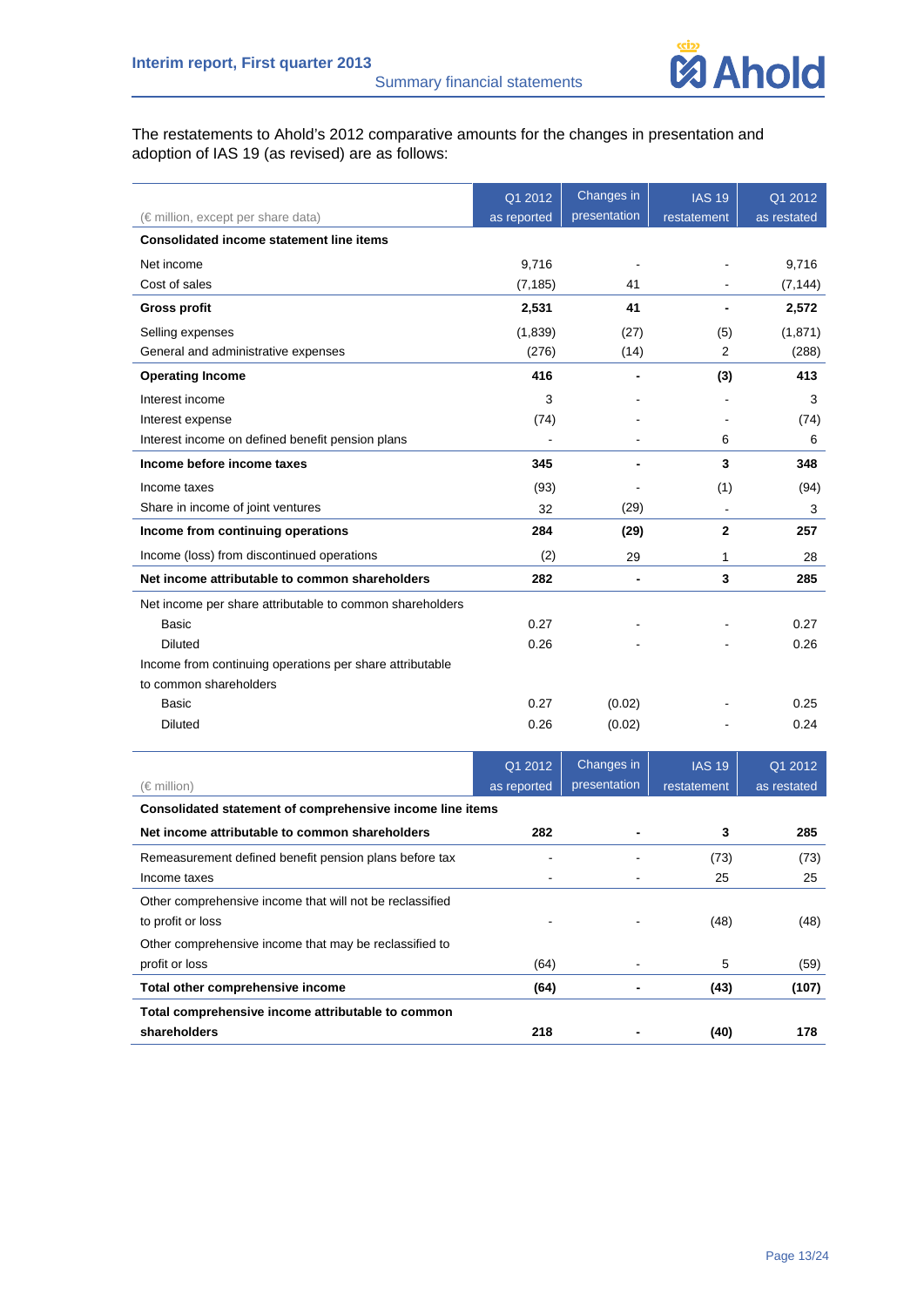# **Interim report, First quarter 2013**

## Summary financial statements

# **Mahold**

|                                              | <b>December</b> |              |               | <b>December</b> |
|----------------------------------------------|-----------------|--------------|---------------|-----------------|
|                                              | 30, 2012        | Changes in   | <b>IAS 19</b> | 30, 2012        |
| (€ million)                                  | as reported     | presentation | restatement   | as restated     |
| <b>Consolidated balance sheet line items</b> |                 |              |               |                 |
| Investments in joint ventures                | 1,047           |              | (30)          | 1,017           |
| Other non-current financial assets           | 1,059           |              | (639)         | 420             |
| Deferred tax assets                          | 353             |              | 159           | 512             |
| Pensions and other post-employment benefits  | (110)           |              | (533)         | (643)           |
| Deferred tax liabilities                     | (292)           |              | 194           | (98)            |
| Equity attributable to common shareholders   | (5,995)         |              | 849           | (5, 146)        |
|                                              |                 |              |               |                 |
|                                              | April 22,       |              |               | April 22,       |
|                                              | 2012            | Changes in   | <b>IAS 19</b> | 2012            |
| (€ million)                                  | as reported     | presentation | restatement   | as restated     |
| Consolidated statement of changes in equity  |                 |              |               |                 |
| Share capital                                | 330             |              |               | 330             |
| Additional paid-in capital                   | 9,094           |              |               | 9,094           |
| Currency translation reserve                 | (322)           |              | 5             | (317)           |
| Cash flow hedging reserve                    | (101)           |              |               | (101)           |
| Other reserves including accumulated deficit | (3,584)         |              | (112)         | (3,696)         |

| <b>Equity attributable to common shareholders</b> | 5.417 | (107) | 5,310 |
|---------------------------------------------------|-------|-------|-------|
|                                                   |       |       |       |

| (€ million)                                  | December<br>30, 2012<br>as reported | Changes in<br>presentation | <b>IAS 19</b><br>restatement | <b>December</b><br>30, 2012<br>as restated |
|----------------------------------------------|-------------------------------------|----------------------------|------------------------------|--------------------------------------------|
| Consolidated statement of changes in equity  |                                     |                            |                              |                                            |
| Share capital                                | 318                                 |                            |                              | 318                                        |
| Additional paid-in capital                   | 8.713                               |                            |                              | 8,713                                      |
| Currency translation reserve                 | (298)                               |                            | 3                            | (295)                                      |
| Cash flow hedging reserve                    | (126)                               |                            |                              | (126)                                      |
| Other reserves including accumulated deficit | (2,612)                             | ٠                          | (852)                        | (3, 464)                                   |
| Equity attributable to common shareholders   | 5.995                               |                            | (849)                        | 5,146                                      |

|                                                              | Q1 2012     | Changes in               | <b>IAS 19</b> | Q1 2012     |
|--------------------------------------------------------------|-------------|--------------------------|---------------|-------------|
| $(\in$ million)                                              | as reported | presentation             | restatement   | as restated |
| Consolidated statement of cash flows line items              |             |                          |               |             |
| Operating income                                             | 416         | $\overline{\phantom{a}}$ | (3)           | 413         |
| Changes in non-current assets, other non-current liabilities |             |                          |               |             |
| and provisions                                               | (1)         | $\,$                     | 3             |             |

# **3. Business combinations**

On August 14, 2012, Ahold announced that its Albert Heijn division had completed the acquisition of 78 C1000 and 4 Jumbo stores from Jumbo for €290 million in cash, with €262 million paid to date (Q1 2013: credit €3 million and 2012: €265 million) and the remaining to be settled as agreements are reached with the franchisees. During the first quarter of this year, three of the stores were converted to the Albert Heijn banner (18 stores converted in total). The remaining 64 franchiseeowned stores will be converted to the Albert Heijn banner over a period of time, in close cooperation with the entrepreneurs. Goodwill recognized in the amount of €63 million to date (Q1 2013: €10 million and 2012: €53 million), which will not be deductible for tax purposes, represents expected synergies from the combination of operations, as well as the ability to expand Ahold's geographic reach.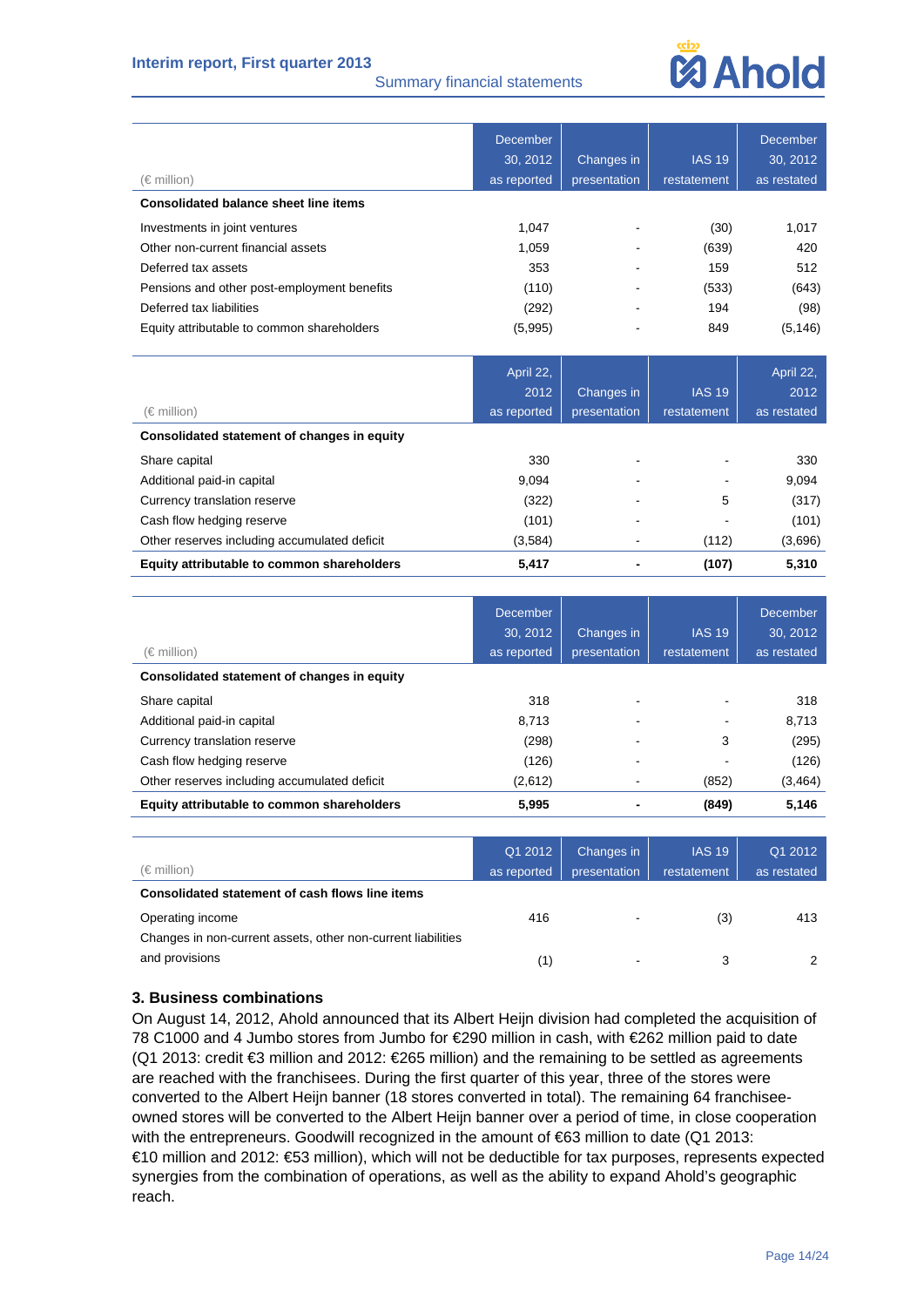

The 18 individual stores that were converted to the Albert Heijn banner have contributed €31 million to Q1 2013 net sales and an insignificant amount to net income.

The allocation of the fair value of the net assets acquired and the goodwill arising from the acquisitions during 2013 is as follows:

| $(\in$ million)                      |      |
|--------------------------------------|------|
| Goodwill                             | 10   |
| Reversal of other intangible assets  | (13) |
| Acquisition of business, net of cash | (3)  |

A reconciliation of Ahold's goodwill balance, which is included in intangible assets, is as follows:

| $\epsilon$ million             |     |
|--------------------------------|-----|
| As of December 30, 2012        |     |
| At cost                        | 772 |
| Accumulated impairment losses  | (3) |
| <b>Opening carrying amount</b> | 769 |
| <b>Business acquisitions</b>   | 10  |
| Exchange rate differences      | 3   |
| <b>Closing carrying amount</b> | 782 |
| As of April 21, 2013           |     |
| At cost                        | 785 |
| Accumulated impairment losses  | (3) |
| <b>Carrying amount</b>         | 782 |

# **4. Segment reporting**

Ahold's retail operations are presented in three reportable segments. In addition, Other retail, consisting of Ahold's unconsolidated joint venture JMR, and Ahold's Corporate Center are presented separately.

| Reportable segment      | Included in the Reportable segment                                                                    |
|-------------------------|-------------------------------------------------------------------------------------------------------|
| Ahold USA               | Stop & Shop New England, Stop & Shop New York Metro, Giant Landover, Giant<br>Carlisle and Peapod     |
| The Netherlands         | Albert Heijn, Albert Heijn Belgium, Albert Heijn Germany, Etos, Gall & Gall, bol.com<br>and albert.nl |
| Other Europe            | Albert (Czech Republic and Slovakia) and Hypernova (Slovakia)                                         |
|                         |                                                                                                       |
| Other                   | Included in Other                                                                                     |
| Other retail            | Unconsolidated joint venture JMR (49%)                                                                |
| <b>Corporate Center</b> | Corporate Center staff (the Netherlands, Switzerland and the United States)                           |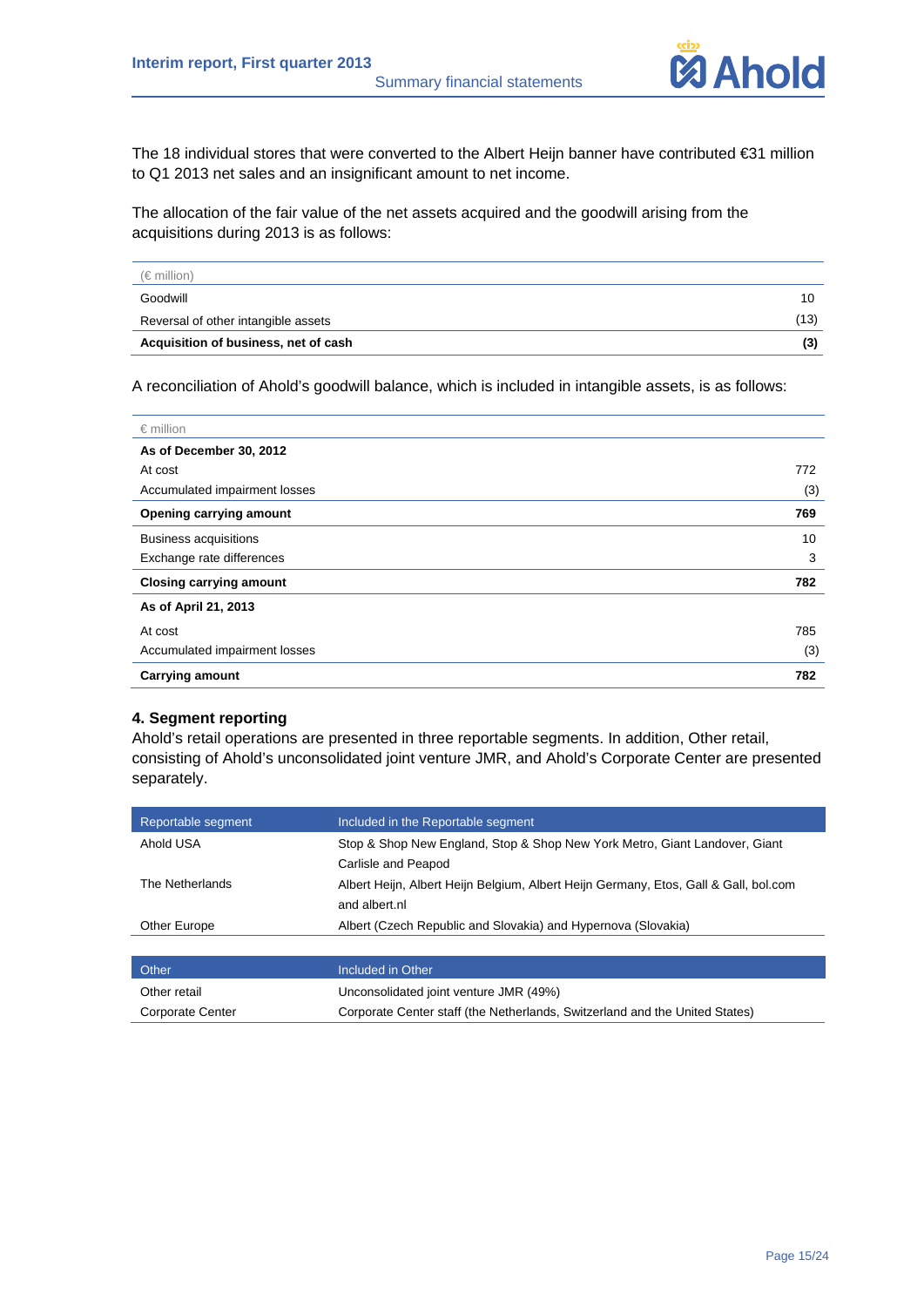

## **Net sales**

Net sales per segment are as follows:

|                                                          |         |         | %         |
|----------------------------------------------------------|---------|---------|-----------|
|                                                          | Q1 2013 | Q1 2012 | change    |
| \$ million                                               |         |         |           |
| Ahold USA                                                | 8,068   | 7,803   | 3.4%      |
| Average U.S. dollar exchange rate (euro per U.S. dollar) | 0.7598  | 0.7621  | $(0.3)\%$ |
|                                                          |         |         |           |
| $\epsilon$ million                                       |         |         |           |
| Ahold USA                                                | 6,129   | 5,946   | 3.1%      |
| The Netherlands                                          | 3,506   | 3,262   | 7.5%      |
| Other Europe                                             | 482     | 508     | (5.1)%    |
| <b>Ahold Group</b>                                       | 10,117  | 9,716   | 4.1%      |

The net sales of Ahold's unconsolidated joint venture JMR amounted to €778 million and €740 million for Q1 2013 and Q1 2012, respectively.

# **Operating income**

Operating income (loss) per segment is as follows:

|                                                          | Q1 2013 | Q1 2012        | $\%$       |
|----------------------------------------------------------|---------|----------------|------------|
|                                                          |         | (restated) $1$ | change     |
| \$ million                                               |         |                |            |
| Ahold USA                                                | 231     | 319            | $(27.6)\%$ |
| Average U.S. dollar exchange rate (euro per U.S. dollar) | 0.7598  | 0.7621         | $(0.3)\%$  |
|                                                          |         |                |            |
| $\epsilon$ million                                       |         |                |            |
| Ahold USA                                                | 173     | 243            | $(28.8)\%$ |
| The Netherlands                                          | 187     | 188            | (0.5)%     |
| Other Europe                                             | 5       | 4              | 25.0%      |
|                                                          |         |                |            |
| <b>Corporate Center</b>                                  | (20)    | (22)           | 9.1%       |
| <b>Ahold Group</b>                                       | 345     | 413            | $(16.5)\%$ |

*1. See Note 2 for a further explanation of the restatements.* 

#### **Ahold USA**

Q1 2013 operating income included \$24 million (€18 million) of impairment charges and \$9 million (€7 million) gains on the final settlement of the Frozen Plan (see *Note 10*). In addition, a multiemployer pension withdrawal liability in the amount of \$82 million (€63 million) was recognized during the quarter (see *Note 10*).

Q1 2012 operating income included \$10 million (€7 million) of impairment charges and \$1 million (€ nil) of gains on the sale of assets. The effect of the adoption of IAS 19 (as revised) was an increase in operating income of \$8 million (€6 million).

#### **The Netherlands**

Q1 2013 operating income included €1 million of gains on the sale of assets.

Q1 2012 operating income included  $\bigoplus$  million of gains on the sale of assets. The effect of the adoption of IAS 19 (as revised) was a decrease in operating income of **€**9 million.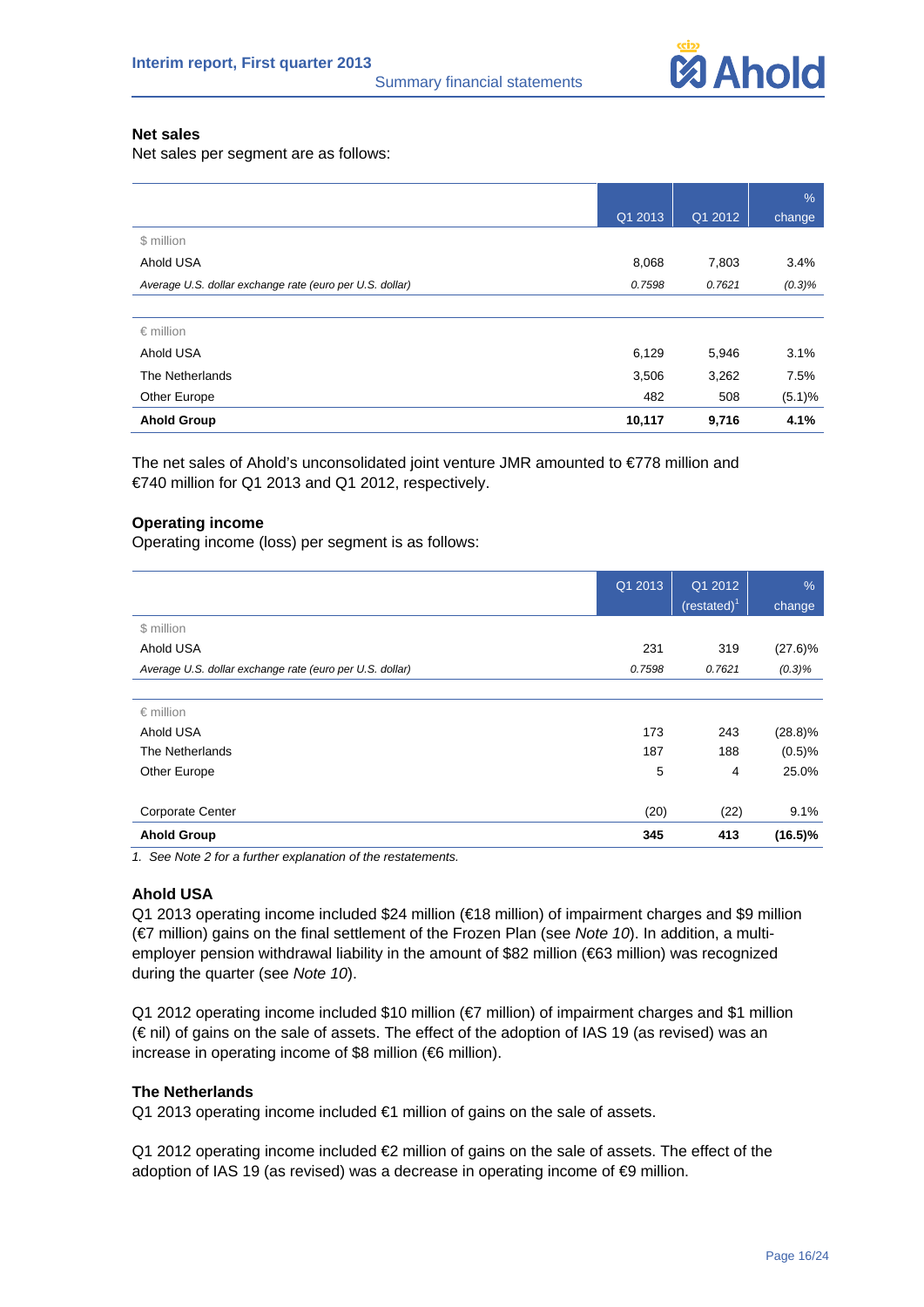

# **Corporate Center**

Corporate Center costs for Q1 2013 were down  $\bigoplus$  million compared to same period last year. Excluding the effect of the Company's insurance activities, Corporate Center costs were €21 million, €2 million lower. Included in Q1 2013 operating income is \$3 million (€2 million) gains on the final settlement of the Frozen Plan (see *Note 10*). Q1 2012 operating income included €2 million of gains on the sale of assets.

# **5. Expenses by nature**

The aggregate of cost of sales and operating expenses is specified by nature as follows:

| Total                                 | 9,772   | 9,303           |
|---------------------------------------|---------|-----------------|
| Gains on the sale of assets - net     | (1)     | (4)             |
| Impairment losses and reversals - net | 18      | 7               |
| Rent expenses and income - net        | 162     | 157             |
| Depreciation and amortization         | 256     | 245             |
| Other operational expenses            | 723     | 675             |
| Labor costs                           | 1,511   | 1,367           |
| Cost of product                       | 7,103   | 6,856           |
| $\epsilon$ million                    |         | (restated) $^1$ |
|                                       | Q1 2013 | Q1 2012         |

*1. The comparative 2012 expenses by nature figures have been changed to conform to the current year presentation. See Note 2 for a further explanation of the restatements.* 

#### **6. Income taxes**

In Q1 2013, income taxes included €12 million of one-time tax benefits, mainly arising from a ruling on an uncertain tax position. In Q1 2012, income taxes included €7 million of one-time tax charges related to previous years.

## **7. Share in income of joint ventures**

The Company's share in income of joint ventures is net of income taxes and is specified as follows:

| $\epsilon$ million | Q1 2013 | Q1 2012<br>(restated) |
|--------------------|---------|-----------------------|
| <b>JMR</b>         | 2       | ◠                     |
| Other              | $\,$    |                       |
| <b>Total</b>       | ຳ       | ◠<br>J                |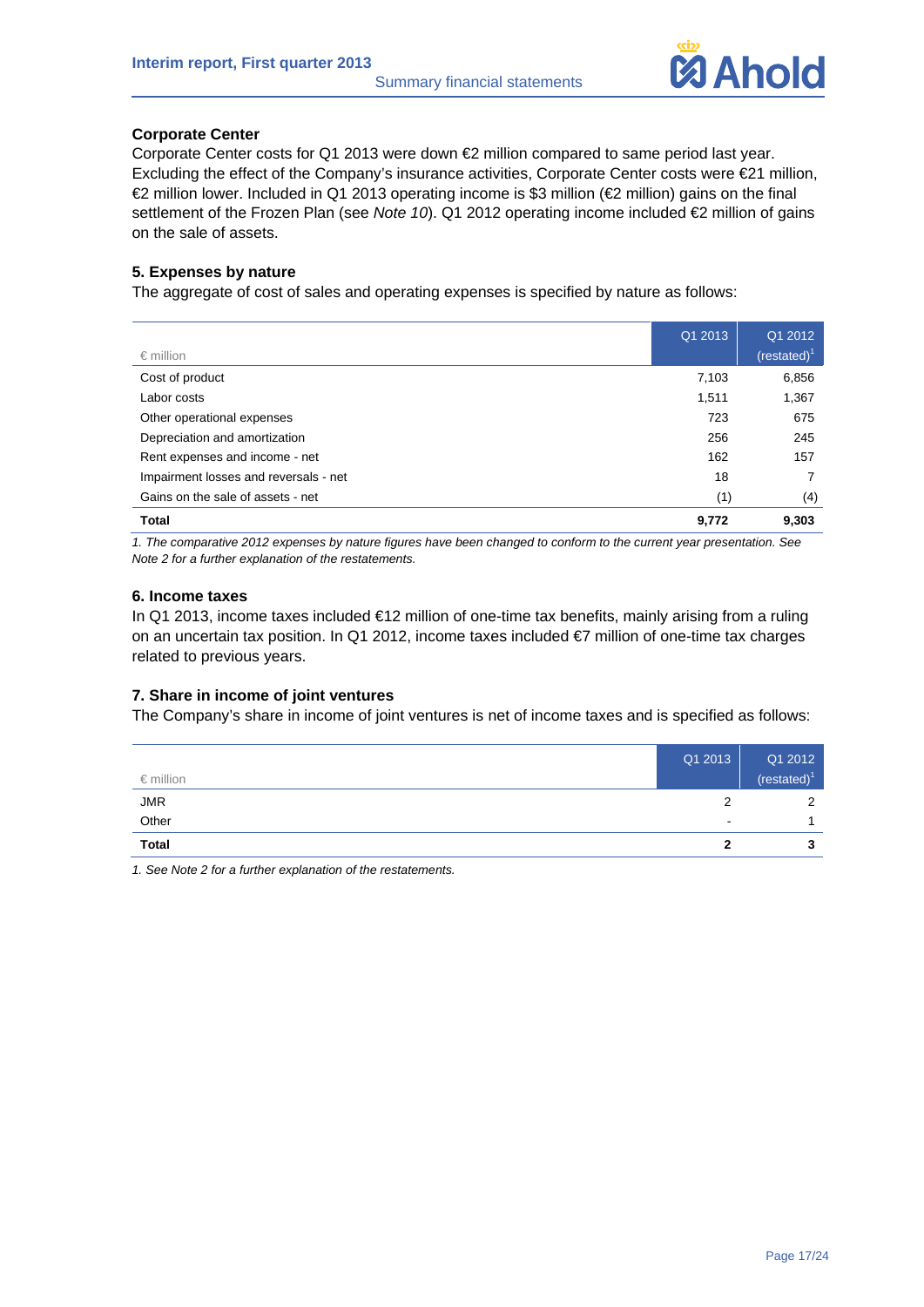

# **8. Assets and liabilities held for sale and discontinued operations**

Income (loss) from discontinued operations is specified as follows:

|                                                          | Q1 2013 | Q1 2012        |
|----------------------------------------------------------|---------|----------------|
| $\epsilon$ million                                       |         | $(restated)^1$ |
| <b>ICA</b>                                               | 137     | 30             |
| Operating results from discontinued operations           | 137     | 30             |
|                                                          |         |                |
| <b>ICA</b>                                               | 1,611   |                |
| BI-LO and Bruno's                                        | (1)     |                |
| Other $2$                                                | (4)     | (2)            |
| Results on divestments of discontinued operations        | 1,606   | (2)            |
| Income from discontinued operations, net of income taxes | 1,743   | 28             |

*1. See Note 2 for a further explanation of the restatements.* 

*2. Includes adjustments to the result on various past divestments.* 

Operating results from discontinued operations includes Ahold's proportionate share in the operating results of ICA for the month of January 2013 of a €2 million loss, as well as a dividend received from ICA of SEK 1.2 billion (€142 million). The expected cash flows from the receipt of the dividend were subject to a cash flow hedge and, consequently, Ahold recognized €139 million of dividend income (€142 million dividend receivable at the date of recognition less the effect of the cash flow hedge of €3 million).

On February 10, 2013 Ahold reached a sale agreement with Hakon Invest regarding its 60% holding in ICA for SEK 20 billion. The transaction was completed on March 27, 2013, and as a result Ahold recorded a gain of €1,611 million as a result on divestment of ICA as presented below:

| $\epsilon$ million                                                                      |       |
|-----------------------------------------------------------------------------------------|-------|
| Proceeds net of cost to sell                                                            | 2,368 |
| Net assets divested                                                                     | (828) |
| Results on divestment before recycling of currency exchange differences and other items | 1.540 |
| Currency exchange differences transferred from equity                                   | 80    |
| Other items previously recognized in other comprehensive income                         | (9)   |
| Results on divestments before income taxes                                              | 1,611 |
| Income taxes                                                                            |       |
| <b>Result on divestment of ICA</b>                                                      | 1.611 |

The cash flows from divestment of businesses as presented in the cash flow statement are as follows:

| Divestment of businesses, net of cash divested   | 2.372   | (3)     |
|--------------------------------------------------|---------|---------|
| Net cash flows related to other past divestments | (5)     | (3)     |
| Proceeds from ICA*                               | 2.377   |         |
| $\epsilon$ million                               | Q1 2013 | Q1 2012 |

*\* excludes €9 million of accrued transaction costs.*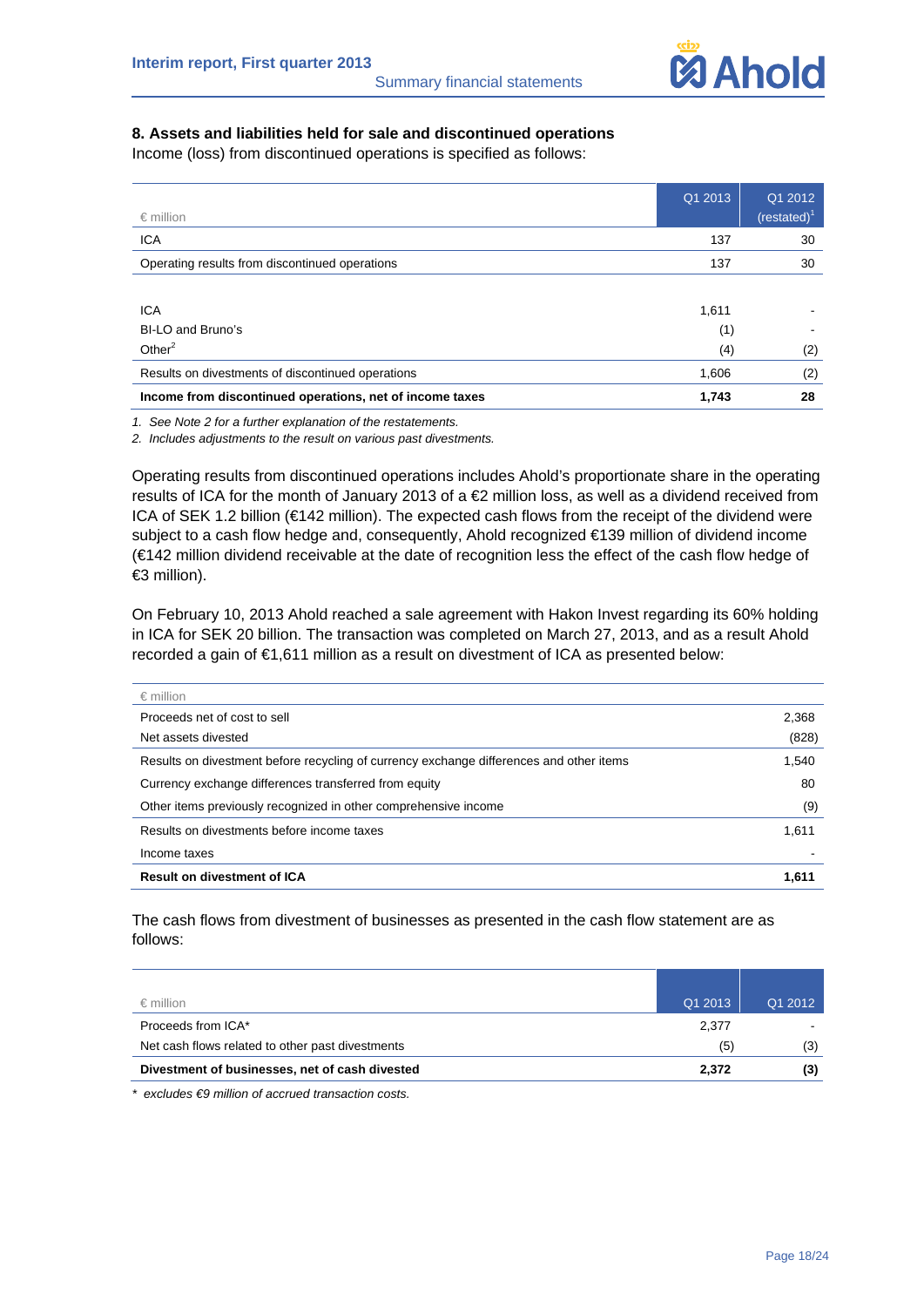

# **9. Equity attributable to common shareholders**

# *Dividend on common shares*

On April 17, 2013, the General Meeting of Shareholders approved the dividend over 2012 of €0.44 per common share (€457 million in the aggregate). This dividend was included as a liability on the balance sheet as of April 21, 2013, and was paid on May 2, 2013.

# *Share buyback*

On February 28, 2013, Ahold announced its decision to return €500 million to its shareholders by way of a share buyback program, to be completed over a 12-month period. Under this program, 5,123,446 of the Company's own shares were repurchased and delivered in the first quarter of 2013. Shares were repurchased at an average price of €11.88 per share for a total amount of €61 million. Subsequently, on June 4, 2013, Ahold announced an extension to this program of an additional €1.5 billion, for a total share buyback of €2 billion, expected to be completed by the end of 2014.

The number of outstanding common shares as of April 21, 2013, was 1,037,915,300 (December 30, 2012: 1,038,507,411).

# **10. Pensions and other post-employment benefits**

On September 14, 2012, Ahold received approval from the U.S. Internal Revenue Service to terminate the U.S. Frozen Plan. Plan participants had the opportunity to elect a lump sum or annuity payment option if the present value of their benefit was in excess of \$5,000; all other participants were paid in lump sums. Lump sum settlements were made in mid-December, 2012, while the purchase of annuity contracts occurred in Q1 2013. The final settlement expense of the lump sum payments and an estimate of the settlement expense of the annuity contracts amounted to €121 million and were recognized in 2012. Upon the purchase of the annuity contracts in Q1 2013 a gain of €9 million (\$12 million) was recognized, representing an adjustment to the 2012 annuity estimate. Of this gain, *€*7 million (\$9 million) was recognized in Ahold USA and *€2* million (\$3 million) in the Corporate Center.

During Q1 2013, Stop & Shop reached an agreement with the New England Teamsters and Trucking Industry Pension Fund (NETTI) to settle Stop & Shop's pension liabilities in the fund, an estimate of which was disclosed in *Note 23* to Ahold's 2012 financial statements. This agreement follows NETTI's restructuring to create a new future benefit service "pool." Employers who participate in the new pool will be responsible only for the pension benefits of their own employees, without regard to any previous fund liabilities in the original pension pool. Under the settlement agreement, Stop & Shop will move its employees into the new pool going forward without any loss of benefits for its employees and will settle its liability and payment obligations in the original pension pool through the payment of \$100 million (€76 million), payable in two equal installments of \$50 million, one due by June 22, 2013, and the second due by April 30, 2025. Accordingly, Stop & Shop has recorded a pretax liability in Q1 2013 for the discounted amount of the settlement liability of \$82 million (€63 million). Stop & Shop's withdrawal from the original pension plan pool will be effective March 31, 2013.

During the quarter, the Company's defined benefit plans were remeasured to their funded status with the effect being recognized in other comprehensive income. The remeasurement of the defined benefit obligation was based on the discount rate as of the end of the quarter; while the plan asset fair values were remeasured to the most recent valuations available at the end of the quarter.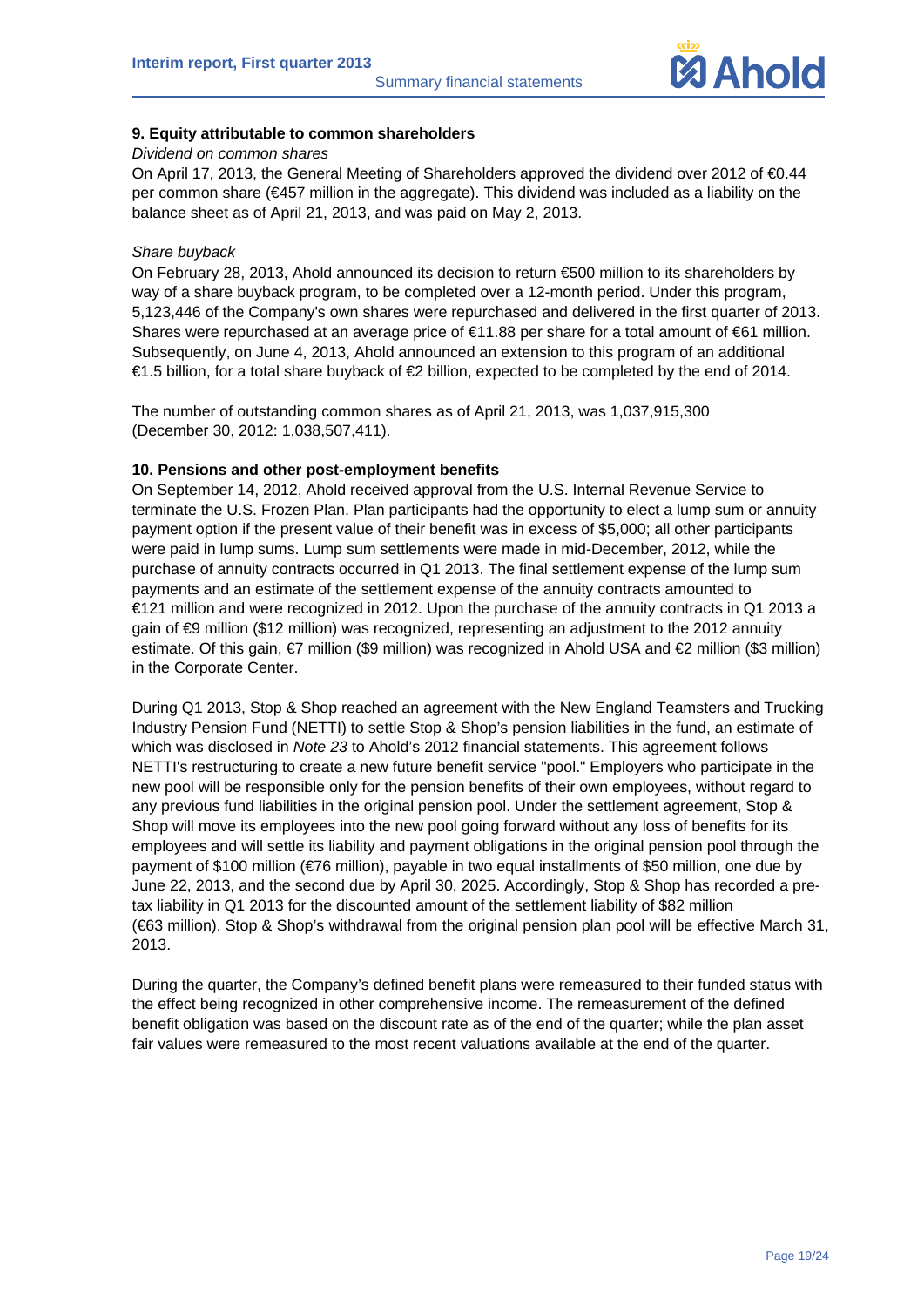

# **11. Cash flow**

The changes in cash and cash equivalent balances are as follows:

|                                                                            | Q <sub>1</sub> | Q <sub>1</sub> |
|----------------------------------------------------------------------------|----------------|----------------|
| $\epsilon$ million                                                         | 2013           | 2012           |
| Cash and cash equivalents at the beginning of the year                     | 1.886          | 2,438          |
| Restricted cash                                                            | (22)           | (31)           |
| Cash and cash equivalents beginning of the year, excluding restricted cash | 1.864          | 2.407          |
| Net cash from operating, investing and financing activities                | 2,273          | (204)          |
| Effect of exchange rate differences on cash and cash equivalents           | 11             | (28)           |
| Restricted cash                                                            | 22             | 28             |
| Cash and cash equivalents at the end of the quarter                        | 4.170          | 2.203          |

Included in Other financing cash flows is the €92 million (\$124 million) settlement paid to Vornado. Refer to *Note 34* of Ahold's 2012 Annual Report for more information on the litigation.

# **12. Financial instruments**

# *Fair values of financial instruments*

The following table presents the fair values of financial instruments, based on Ahold's categories of financial instruments, including current portions, compared to the carrying amounts at which these instruments are included on the balance sheet:

|                                                | April 21, 2013 |          | December 30, 2012 |          |
|------------------------------------------------|----------------|----------|-------------------|----------|
|                                                | Carrying       | Fair     | Carrying          | Fair     |
| $\epsilon$ million                             | amount         | value    | amount            | value    |
| Loan receivable                                | 38             | 51       | 38                | 54       |
| Accounts receivable                            | 731            | 731      | 800               | 800      |
| Reinsurance assets                             | 118            | 118      | 109               | 109      |
| Total loans and receivables                    | 887            | 900      | 947               | 963      |
| Cash and cash equivalents                      | 4,170          | 4,170    | 1,886             | 1,886    |
| Short-term deposits and similar instruments    | 237            | 237      |                   |          |
| <b>Derivatives</b>                             | 264            | 264      | 282               | 282      |
| Available for sale                             | 4              | 4        | 4                 | 4        |
| <b>Total financial assets</b>                  | 5,562          | 5,575    | 3,119             | 3,135    |
|                                                |                |          |                   |          |
| <b>Notes</b>                                   | (1,007)        | (1, 293) | (1,056)           | (1, 348) |
| Other Ioans                                    | (5)            | (4)      | (5)               | (4)      |
| Financing obligations                          | (379)          | (564)    | (381)             | (573)    |
| Mortgages payable                              | (10)           | (12)     | (11)              | (12)     |
| Finance lease liabilities                      | (1, 257)       | (1,712)  | (1,254)           | (1,731)  |
| Cumulative preferred financing shares          | (497)          | (567)    | (497)             | (535)    |
| Dividend cumulative preferred financing shares | (31)           | (31)     | (24)              | (24)     |
| Accounts payable                               | (2, 431)       | (2,431)  | (2,667)           | (2,667)  |
| Short-term borrowings                          | (45)           | (45)     | (42)              | (42)     |
| Dividend common stock                          | (457)          | (457)    |                   |          |
| Interest payable                               | (20)           | (20)     | (25)              | (25)     |
| Reinsurance liabilities                        | (135)          | (135)    | (121)             | (121)    |
| Other                                          | (103)          | (123)    | (2)               | (2)      |
| Total financial liabilities at amortized cost  | (6,377)        | (7, 394) | (6,085)           | (7,084)  |
| Derivatives                                    | (226)          | (226)    | (177)             | (177)    |
| <b>Total financial liabilities</b>             | (6, 603)       | (7,620)  | (6, 262)          | (7, 261) |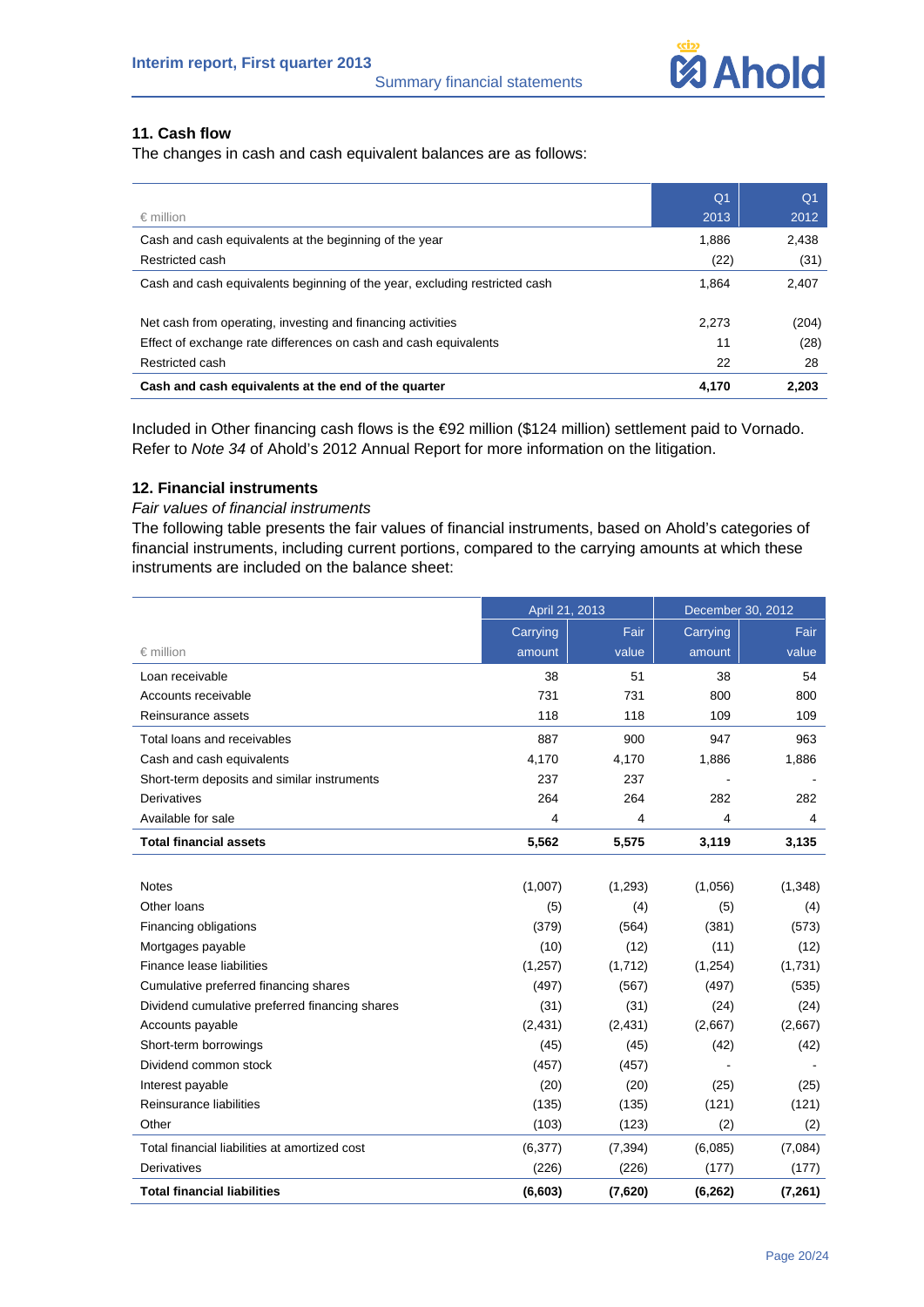Summary financial statements



# *Financial assets and liabilities measured at fair value in the balance sheet*

Of Ahold's categories of financial instruments, only derivatives and assets available for sale are measured and recognized on the balance sheet at fair value. These fair value measurements are categorized within Level 2 of the fair value hierarchy. The Company uses inputs other than quoted prices that are observable for the asset or liability, either directly (i.e., as prices) or indirectly (i.e., derived from prices). The fair value of derivative instruments is measured by using either a market or income approach (mainly present value techniques). Foreign currency forward contracts are measured using quoted forward exchange rates and yield curves derived from quoted interest rates that match the maturity of the contracts. Interest rate swaps are measured at the present value of expected future cash flows. Expected future cash flows are discounted by using the applicable yield curves derived from quoted interest rates.

The carrying amount of receivables, cash and cash equivalents, accounts payable, short-term deposits held to maturity, and other current financial assets and liabilities approximate their fair values because of the short-term nature of these instruments and, for receivables, because of the fact that any recoverability loss is reflected in an impairment loss. The fair values of quoted borrowings are based on year-end ask-market quoted prices. The fair value of other non-derivative financial assets and liabilities that are not traded in an active market are estimated using discounted cash flow analyses based on market rates prevailing at quarter end. The fair value calculation method and the conditions for redemption and conversion of the cumulative preferred financing shares are disclosed in *Note 22* of Ahold's 2012 Annual Report. The accrued interest is included in other current financial liabilities and not in the carrying amounts of non-derivative financial assets and liabilities.

# **13. Commitments and contingencies**

An overview of commitments and contingencies as of December 30, 2012 is included in *Note 34* of Ahold's 2012 consolidated financial statements, which were published as part of Ahold's Annual Report on March 6, 2013.

# **14. Subsequent events**

*Share buyback* 

On June 4, 2013, Ahold announced that it would increase its current €500 million share buyback program by an additional €1.5 billion (see *Note 9*).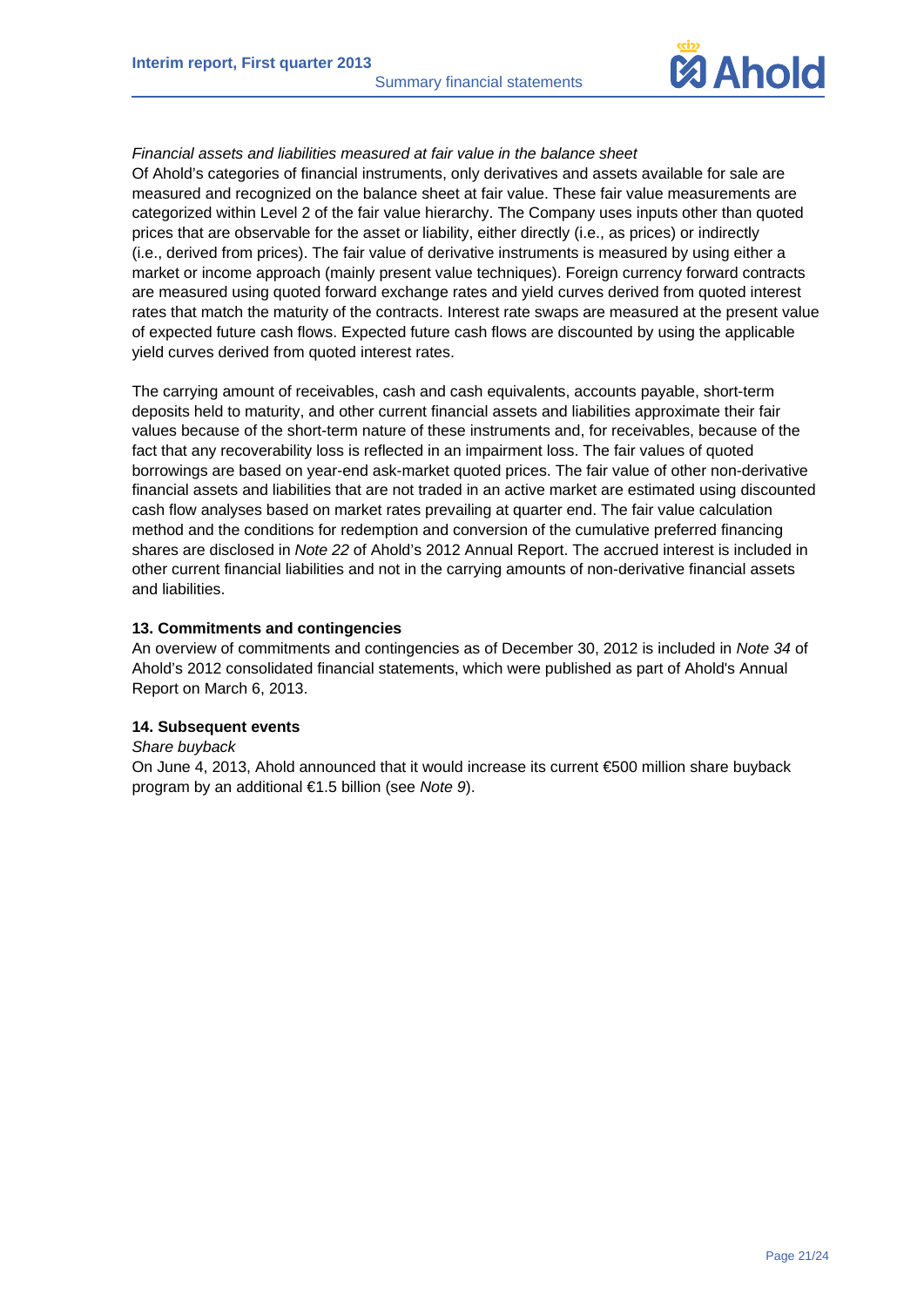

# **Use of non-GAAP financial measures**

This summary report includes the following non-GAAP financial measures:

- **Net sales at constant exchange rates.** Net sales at constant exchange rates exclude the effect of using different currency exchange rates to translate the financial information of Ahold subsidiaries or joint ventures to euros. Ahold's management believes this measure provides a better insight into the operating performance of Ahold's foreign subsidiaries or joint ventures.
- **Net sales in local currency.** In certain instances, net sales are presented in local currency. Ahold's management believes this measure provides a better insight into the operating performance of Ahold's foreign subsidiaries.
- **Identical sales.** Net sales from exactly the same stores and online sales in existing market areas, in local currency for the comparable period.
- **Identical sales, excluding gasoline net sales.** Because gasoline prices have experienced greater volatility than food prices, Ahold's management believes that by excluding gasoline net sales, this measure provides a better insight into the growth of its identical store sales.
- **Comparable sales.** Identical sales plus net sales from replacement stores in local currency. Comparable sales are only reported for Ahold USA.
- **Underlying operating income.** Total operating income, adjusted for impairments of non-current assets, gains and losses on the sale of assets, restructuring and related charges, including business acquisition transaction costs and other significant non-recurring transactions. Ahold's management believes this measure provides better insight into underlying operating performance of Ahold's operations.

| $(\in$ million)         | <b>Underlying</b><br>operating<br>income<br>Q1 2013 | <b>Impairments</b> | Gains on the<br>sale of<br>assets | Restructuring<br>and related<br>charges | Other          | Operating<br>income<br>Q1 2013 |
|-------------------------|-----------------------------------------------------|--------------------|-----------------------------------|-----------------------------------------|----------------|--------------------------------|
| Ahold USA               | 247                                                 | (18)               |                                   |                                         | (56)           | 173                            |
| The Netherlands         | 186                                                 |                    |                                   |                                         |                | 187                            |
| Other Europe            | 5                                                   |                    |                                   |                                         |                | 5                              |
|                         |                                                     |                    |                                   |                                         |                |                                |
| <b>Corporate Center</b> | (22)                                                |                    |                                   |                                         | $\overline{2}$ | (20)                           |
| <b>Ahold Group</b>      | 416                                                 | (18)               |                                   |                                         | (54)           | 345                            |

The reconciliation from the underlying operating income per segment to the operating income per segment is as follows for Q1 2013 and Q1 2012, respectively:

The Other balance for Ahold USA of €56 million is the total of a multi-employer plan settlement charge in the amount of €63 million offset by gains on the settlement of annuity charges for the Frozen Plan of €7 million. These are further explained in *Note 10*.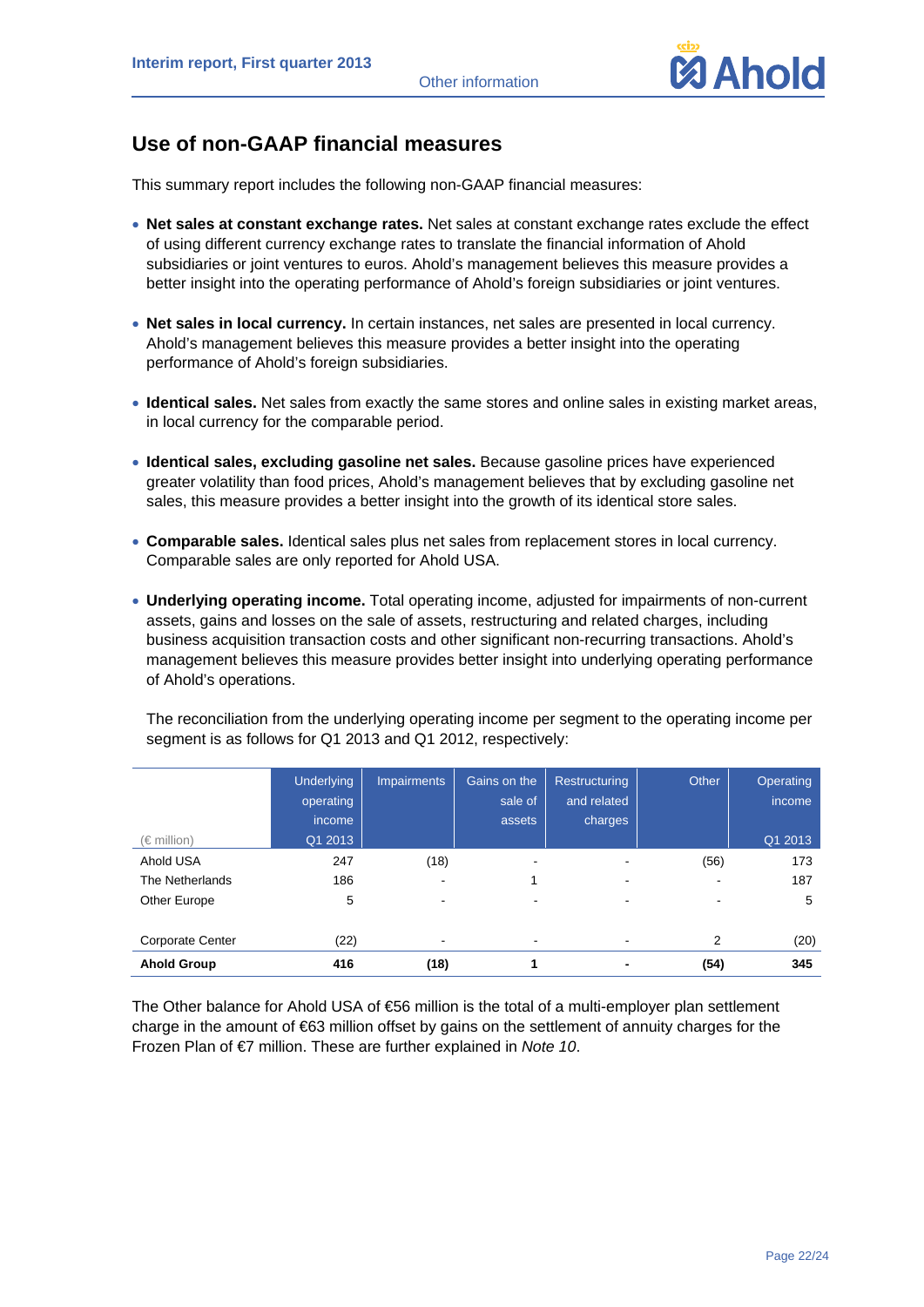Other information



|                         | <b>Underlying</b> | <b>Impairments</b> | Gains on the | <b>Restructuring</b> | Other | Operating      |
|-------------------------|-------------------|--------------------|--------------|----------------------|-------|----------------|
|                         | operating         |                    | sale of      | and related          |       | income         |
|                         | income            |                    | assets       | charges              |       | Q1 2012        |
|                         | Q1 2012           |                    |              |                      |       |                |
| $(\in$ million)         | (restated)        |                    |              |                      |       | $(restated)^T$ |
| Ahold USA               | 250               | (7)                |              |                      |       | 243            |
| The Netherlands         | 186               |                    | 2            |                      |       | 188            |
| Other Europe            | 4                 |                    |              |                      |       | 4              |
| <b>Corporate Center</b> | (24)              |                    | 2            |                      |       | (22)           |
|                         |                   |                    |              |                      |       |                |
| <b>Ahold Group</b>      | 416               | (7)                | 4            |                      |       | 413            |

*1. See Note 2 for a further explanation of the restatements.* 

- **Operating income in local currency.** In certain instances, operating income is presented in local currency. Ahold's management believes this measure provides better insight into the operating performance of Ahold's foreign subsidiaries.
- **Earnings before interest, taxes, depreciation and amortization (EBITDA**). Net income before net financial expense, income taxes, depreciation and amortization. However, EBITDA does not exclude impairments. EBITDA allows investors to analyze the profitability between companies and industries by eliminating the effects of financing (i.e., net financial expense) and capital investments (i.e., depreciation and amortization).

The reconciliation from EBITDA per segment to operating income per segment is as follows for Q1 2013 and Q1 2012, respectively:

|                         | <b>EBITDA</b> | Depreciation<br>and | <b>Operating</b><br>income | <b>EBITDA</b>  | Depreciation<br>and | <b>Operating</b><br>income |
|-------------------------|---------------|---------------------|----------------------------|----------------|---------------------|----------------------------|
|                         | Q1 2013       | amortization        | Q1 2013                    | Q1 2012        | amortization        | Q1 2012                    |
| (€ million)             |               |                     |                            | (restated) $1$ |                     | (restated) $^1$            |
| Ahold USA               | 343           | (170)               | 173                        | 408            | (165)               | 243                        |
| The Netherlands         | 260           | (73)                | 187                        | 253            | (65)                | 188                        |
| Other Europe            | 17            | (12)                | 5                          | 19             | (15)                | 4                          |
| <b>Corporate Center</b> | (19)          | (1)                 | (20)                       | (22)           |                     | (22)                       |
| <b>Total</b>            | 601           | (256)               | 345                        | 658            | (245)               | 413                        |

- **Free cash flow.** Operating cash flows from continuing operations minus net capital expenditures minus net interest paid plus dividends received. Ahold's management believes this measure is useful because it provides insight into the cash flow available to, among other things, reduce debt and pay dividends.
- **Net debt.** Net debt is the difference between (i) the sum of loans, finance lease liabilities, cumulative preferred financing shares and short-term debt (i.e., gross debt) and (ii) cash, cash equivalents, and short-term deposits and similar instruments. In management's view, because cash, cash equivalents and short-term deposits and similar instruments can be used, among other things, to repay indebtedness, netting this against gross debt is a useful measure for investors to judge Ahold's leverage. Net debt may include certain cash items that are not readily available for repaying debt.